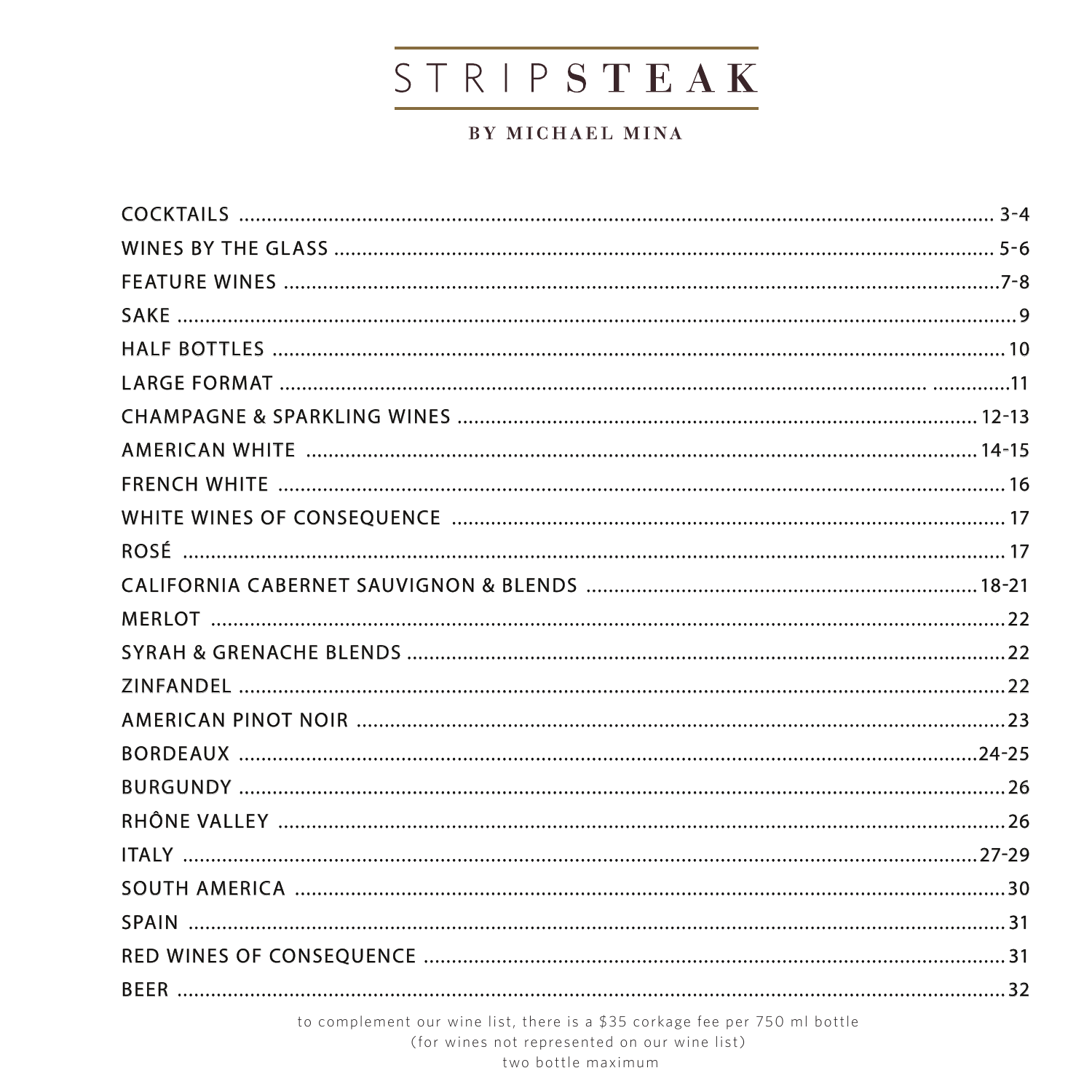#### **STRIPSTEAK WAIKIKI FLIGHT SERIES**

discover a new favorite with a 3oz combined tasting served on custom made barrel staves



### **"THIS LITTLE PIGGY" . 45**

#### **WHISTLEPIG FARMSTOCK**

starting with home grown grain, distilled with crisp water sourced from the farm, and matured in vermont white oak this non-age statement rye presents toffee, creme brulee and hints of rose petals on the palate

#### **WHISTLEPIG PIGGYBACK**

coming in at 100 percent rye and aged to perfection for six years, piggyback is powerfully spicy, with cocoa, cardamom and hints of citrus and vanilla on the lengthy finish

#### **WHISTLEPIG <sup>12</sup>YR**

after aging gracefully for twelve years in american oak, this whiksey is finished in a combination of port, sauterns, and maderia casks bringing about notes of apricot, plums, honey and dark chocolate

### **"HIGH ON THE HOG" . 110**

#### **WHISTLEPIG 10YR**

as the original expression from whistlepig, this high rye whiskey shows allspice, orange peel and caramel on the nose backed up by a touch of sweetness and vanilla

#### **WHISTLEPIG <sup>15</sup>YR**

the perfect finish to any evening, this mature rye is deep and rich out of the glass and features loads of butterscotch, baking spice and a luxuriously long finish

#### **WHISTLEPIG BOSS HOG VII 'LAPULAPU'S PACIFIC'**

duely named after the fearsome filipino warrior lapulapu, this unique expression is double aged in highly toasted philippine rum casks giving way to banana, fresh lemon and molasses on the nose followed by butterscotch, toffee, lingering allspice and black pepper on the palate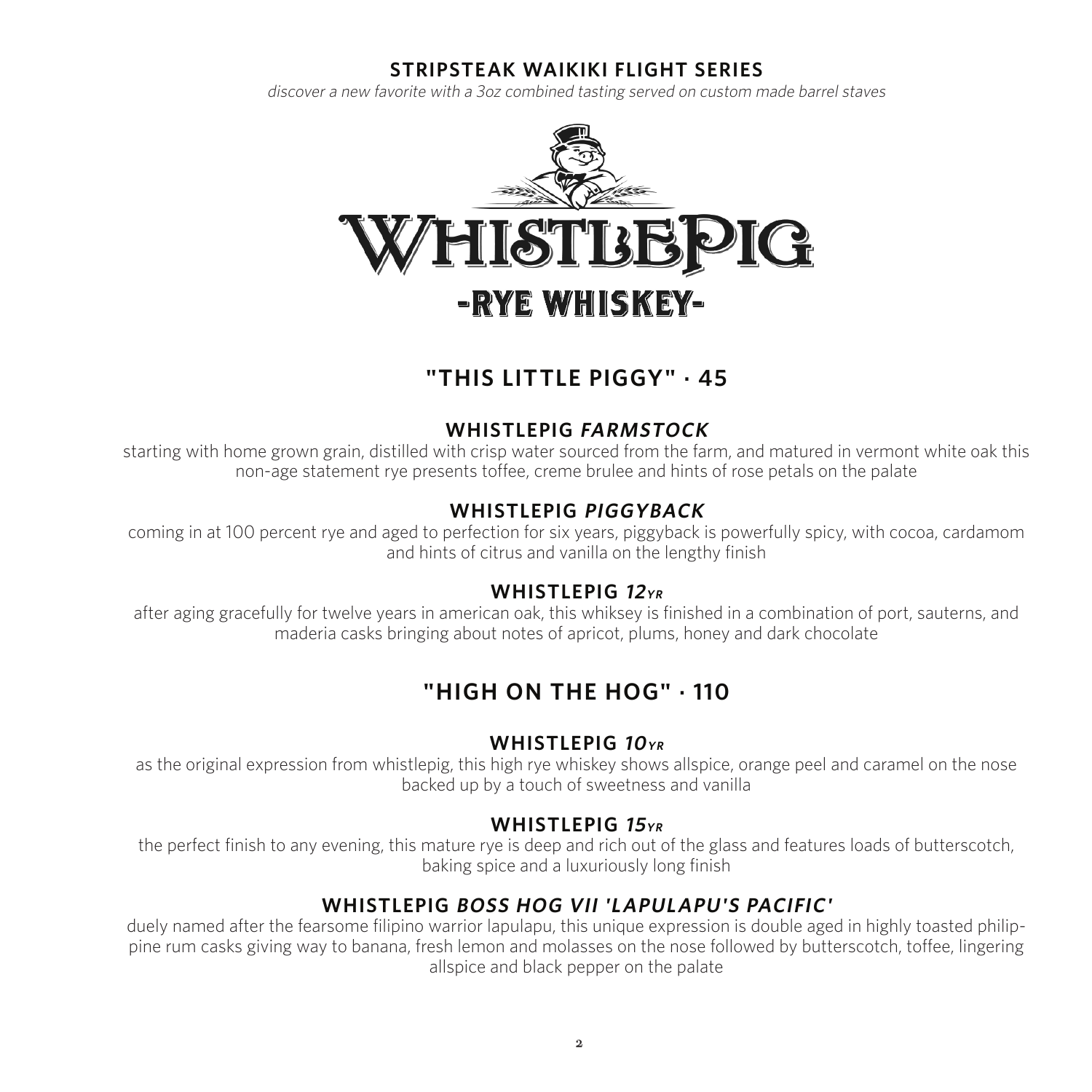#### **STRIPSTEAK WAIKIKI COCKTAILS .** 19

#### **ROYAL HAWAIIAN**

roku gin, lemon, pineapple, macadamia & cashew orgeat\*

#### **NINTH ISLAND SPRITZ**

aperol, orange, guava sorbet, prosecco

#### **RING OF FIRE**

ko hana rum, mezcal, aperol, pineapple, lime, ginger, togarashi

#### **BANZAI PIPELINE**

espolon blanco, licor 43, lime, passion fruit falernum hawaiian chili

#### **TROPIC THUNDER**

matcha infused vokda, coconut, lime, thai basil

#### **MAI TAI '44**

rum blend, curacao, lime, macadamia & cashew orgeat, vanilla demerara\*

#### **DONN'S SOUR**

rye, lemon, hibiscus, pomegranate, don's spices #2

#### **LE'AHI**

bacardi 8, rhum jm xo, punt e mes, cointreau

#### **ALWAYS MONEY IN THE BANANA STAND**

monkey shoulder scotch, banana cordial, angostura bitters

\*Almond Allergy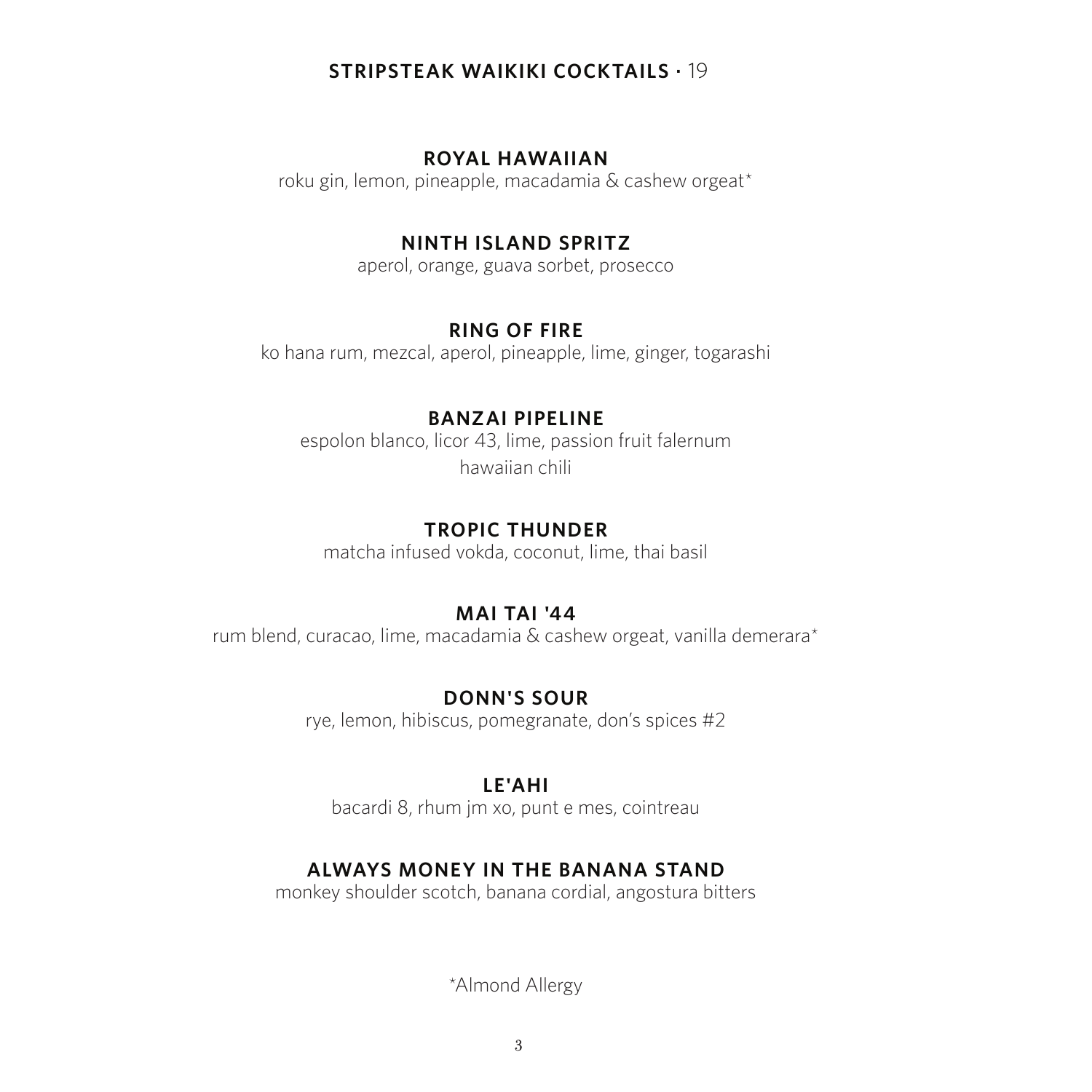#### **STRIPSTEAK CLASSICS**

#### **PENICILLIN** · 17

monkey shoulder scotch, lemon, ginger, honey, islay float

#### **DAIQUIRI** · 17

santa theresa 1796, lime, cane sugar

#### **SAZERAC** · 17

wild turkey 101 rye, peychaud's, cane sugar, absinthe

#### **OLD FASHIONED** · 19 russell's reserve 10 year, sugar, angostura

#### **NEGRONI** · 19 hendrik's gin, carpano antica, campari

**MARGARITA** · 17 espolòn blanco tequila, lime, agave

#### **MANHATTAN** · 18

high west double rye, punt e mes, angostura

# **MOSCOW MULE** · 17

wheatley vodka, ginger beer, lime

#### **NON-ALCOHOLIC COCKTAILS .** 10

## **LILIKOI**

passion fruit, lime, cucumber, ginger beer

#### **PARROT PUNCH**

pog, coconut, pineapple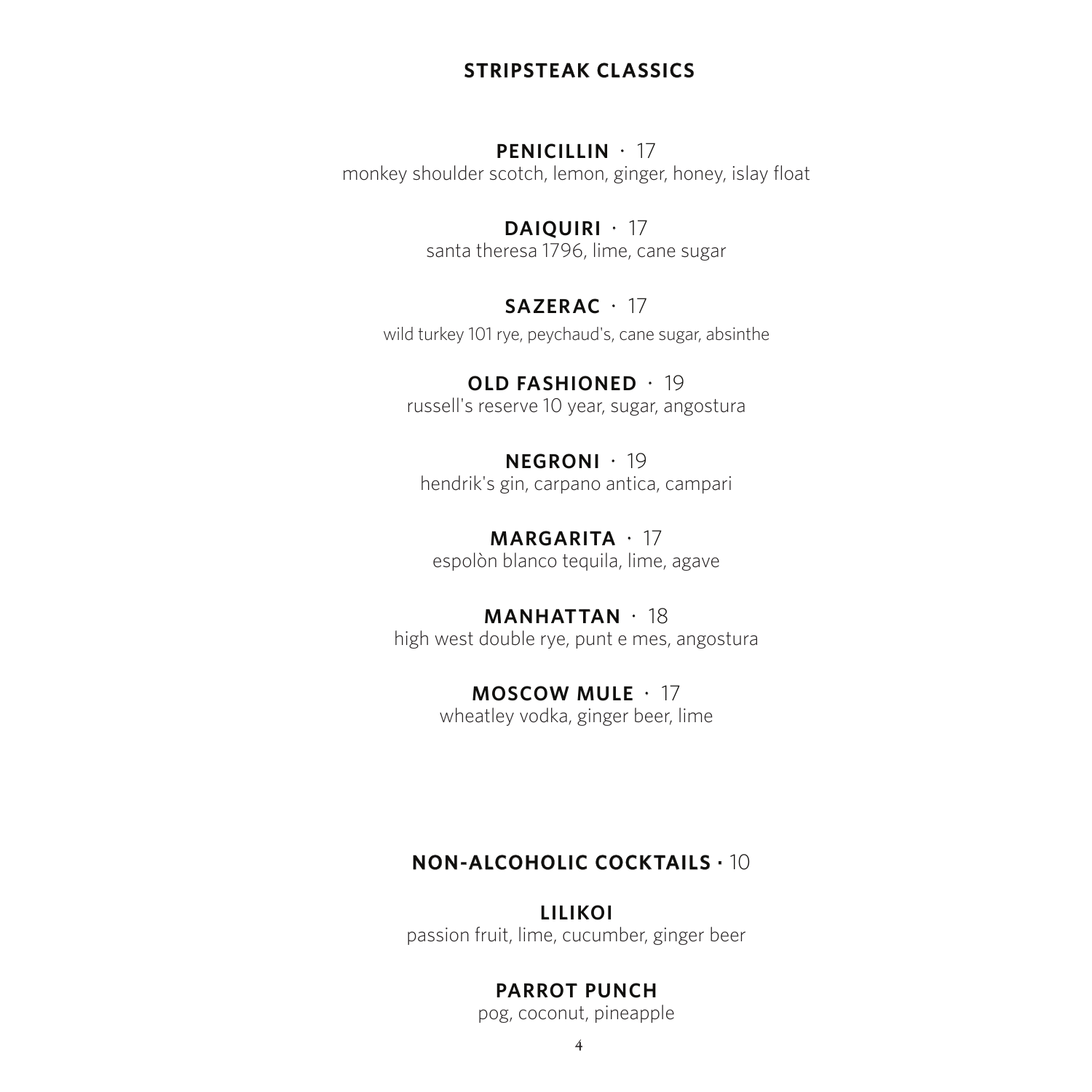### **WINES BY THE GLASS**

| <b>SPARKLING</b>                                                                          | 5oz/9oz |
|-------------------------------------------------------------------------------------------|---------|
|                                                                                           |         |
|                                                                                           |         |
|                                                                                           |         |
| <b>WHITE</b>                                                                              |         |
|                                                                                           |         |
|                                                                                           |         |
|                                                                                           |         |
|                                                                                           |         |
|                                                                                           |         |
|                                                                                           |         |
|                                                                                           |         |
|                                                                                           |         |
|                                                                                           |         |
| <b>ROSÉ &amp; CHILLED RED</b>                                                             |         |
|                                                                                           |         |
|                                                                                           |         |
| <b>RED</b>                                                                                |         |
|                                                                                           |         |
|                                                                                           |         |
|                                                                                           |         |
| MERLOT/CABERNET SAUVIGNON, CHÂTEAU CLARKE, listrac-medoc, bordeaux, france 201534/65      |         |
|                                                                                           |         |
|                                                                                           |         |
|                                                                                           |         |
|                                                                                           |         |
| TEMPRANILLO, FAMILIA FERNÁNDEZ RIVERA CONDADO DE HAZA, ribera del duero, spain 2018 17/31 |         |
|                                                                                           |         |
| <b>SAKE</b>                                                                               |         |

|--|--|--|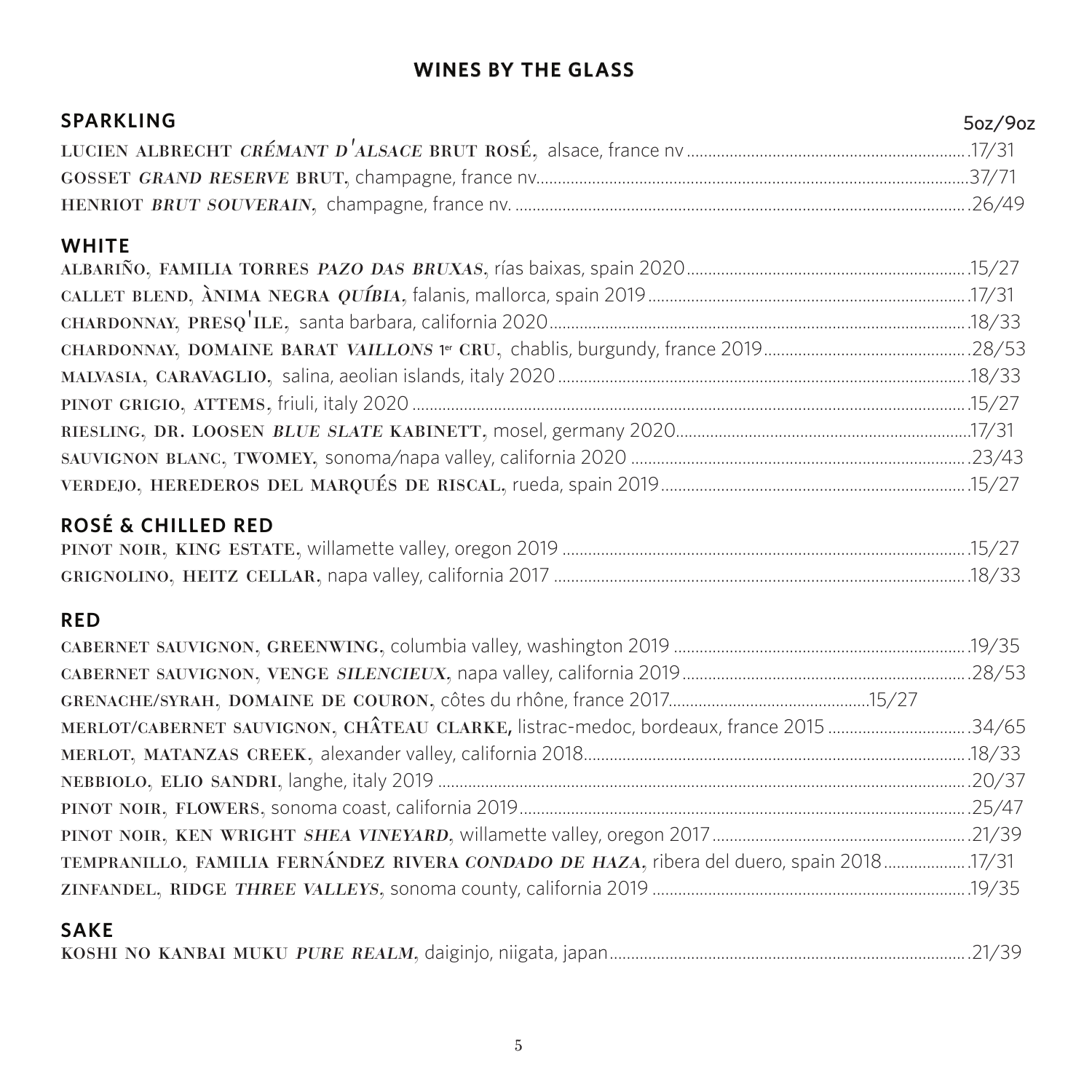#### **CORAVIN**

coravin is a state-of-the-art wine extracting system that allows us to offer world class wines not usually offered by the glass without removing the cork; thereby presenting the highest quality access to special wines

| <b>WHITE</b><br>5oz/9oz<br>farmed organically since 1995, these twenty-five year old chardonnay vines produce wines with great aromatic purity, favoring<br>wines with balance and elegance rather than power and extraction, the montille family truly showcases burgundy at its best        |  |
|-----------------------------------------------------------------------------------------------------------------------------------------------------------------------------------------------------------------------------------------------------------------------------------------------|--|
| <b>SPARKLING</b>                                                                                                                                                                                                                                                                              |  |
|                                                                                                                                                                                                                                                                                               |  |
| producing world-class champagne, featuring grand cru grapes since 1760, the delamotte house is known for some of the most<br>sought after bubbles in champagne. featuring eighty percent pinot noir, and twenty percent<br>chardonnay, this bold rosé is the perfect pairing for any course.  |  |
| <b>RED</b>                                                                                                                                                                                                                                                                                    |  |
|                                                                                                                                                                                                                                                                                               |  |
| modeled after the great first growth wines of bordeaux, lou kapscandy has created a cult following by producing balanced, terroir<br>driven wines in the heart of napa valley. after aging for over a decade, this cabernet blend drinks with grace and finesse                               |  |
| taking it's name from a generation and half father-son partnership, this sustainably farmed napa cab shows off with richness,<br>abundant fruit and soft tannins that reflect the climate and soils of the stags leap district                                                                |  |
|                                                                                                                                                                                                                                                                                               |  |
| known for its famous blue clay soils, pomerol continually delivers some of the world's most extrodinary wines. this merlot dominant<br>wine has aged exquisitely and delivers richness, depth, and elegance all at once                                                                       |  |
|                                                                                                                                                                                                                                                                                               |  |
| founded in 1991 and developed around givry's best premier cru sites, françois embodies the ethos of a true vigneron in a specific<br>village. producing from vineyards he planted and nurtured himself, lumpp's wines entice with bright aromatics,<br>iuicy fruit and a sophisticated finish |  |

juicy fruit and a sophisticated finish



STRIPSTEAK Waikiki is proud to be recognized for our outstanding wine program

**BEST OF AWARD OF EXCELLENCE 2019**

Wine Spectator Magazine

**AMERICA'S 100 BEST WINE RESTAURANTS 2018**  Wine Enthusiast Magazine

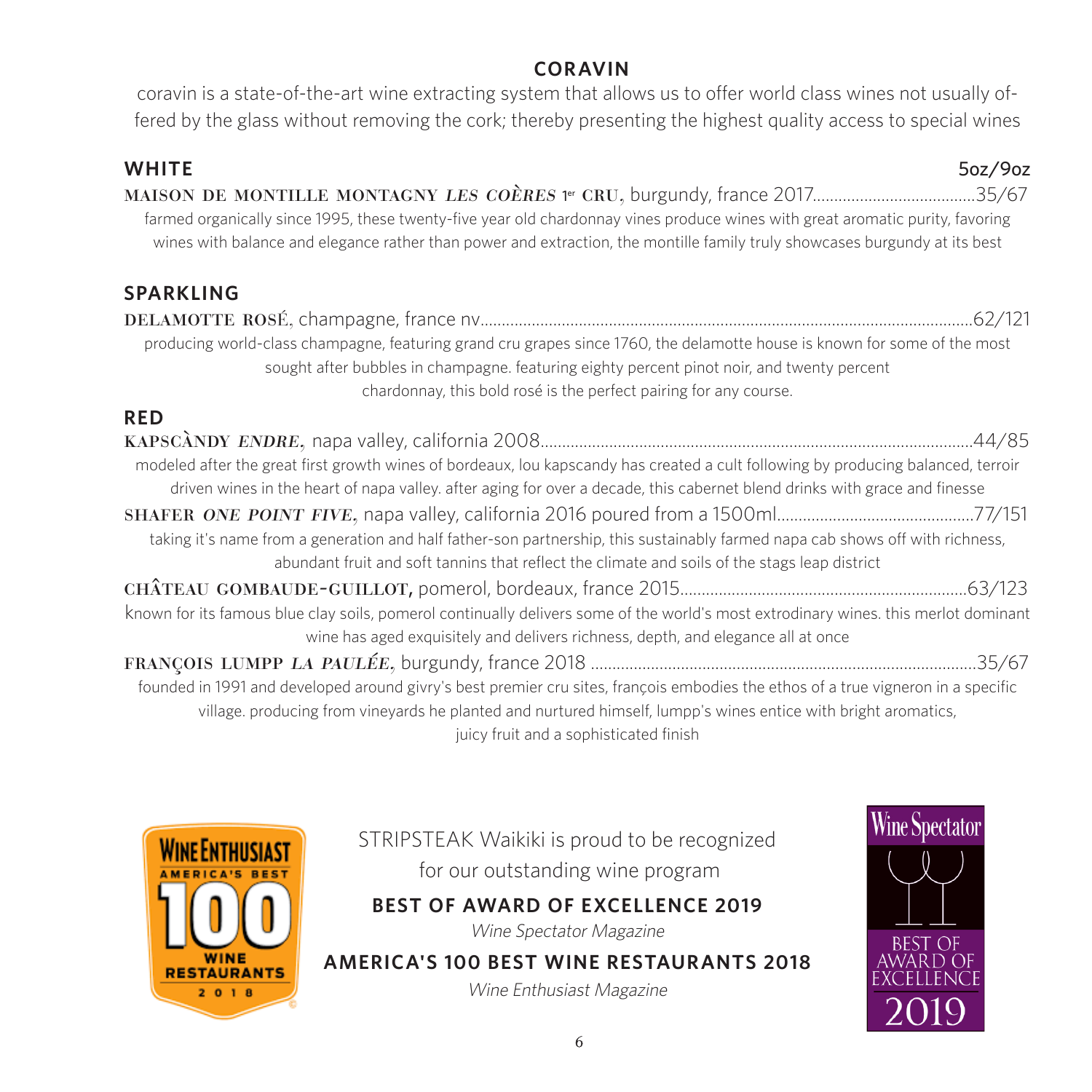### **FEATURED WINES** おすすめのワイン

| fresh summer berries, citrus, lightly toasted brioche                                                            |  |
|------------------------------------------------------------------------------------------------------------------|--|
| シャンパン                                                                                                            |  |
| フレッシュベリー、シトラス、かすかに焦がされたブリオッシュ                                                                                    |  |
|                                                                                                                  |  |
|                                                                                                                  |  |
| lends to a wealth of culinary combinations, notes of flowers in bloom, quince and gingerbread                    |  |
| シャンパン                                                                                                            |  |
| かすかなグレープフルーツ、赤リンゴ、梨のプレミアムビンテージ                                                                                   |  |
|                                                                                                                  |  |
| booming with aromas of meyer lemon, apricot and heirloom apple and flavors of sun-warmed white peach with bright |  |
| minerality                                                                                                       |  |
| シャルドネ                                                                                                            |  |
| ひろがるレモンとアプリコットとエアルームアップルのアロマと熟した白桃                                                                               |  |
|                                                                                                                  |  |
| aromas of bright cherry and fresh strawberry jump out of the glass backed by fine tannins on the palate          |  |
| ピノーノワール                                                                                                          |  |
| チェリーといちごの強い香りの後に程よい渋み                                                                                            |  |
|                                                                                                                  |  |
| delicate notes of muddled strawberry supported by spice and a soft tannic backbone                               |  |
| ピノーノワール                                                                                                          |  |
| スパイスとかすかな渋みを含んだデリケートないちごの香り                                                                                      |  |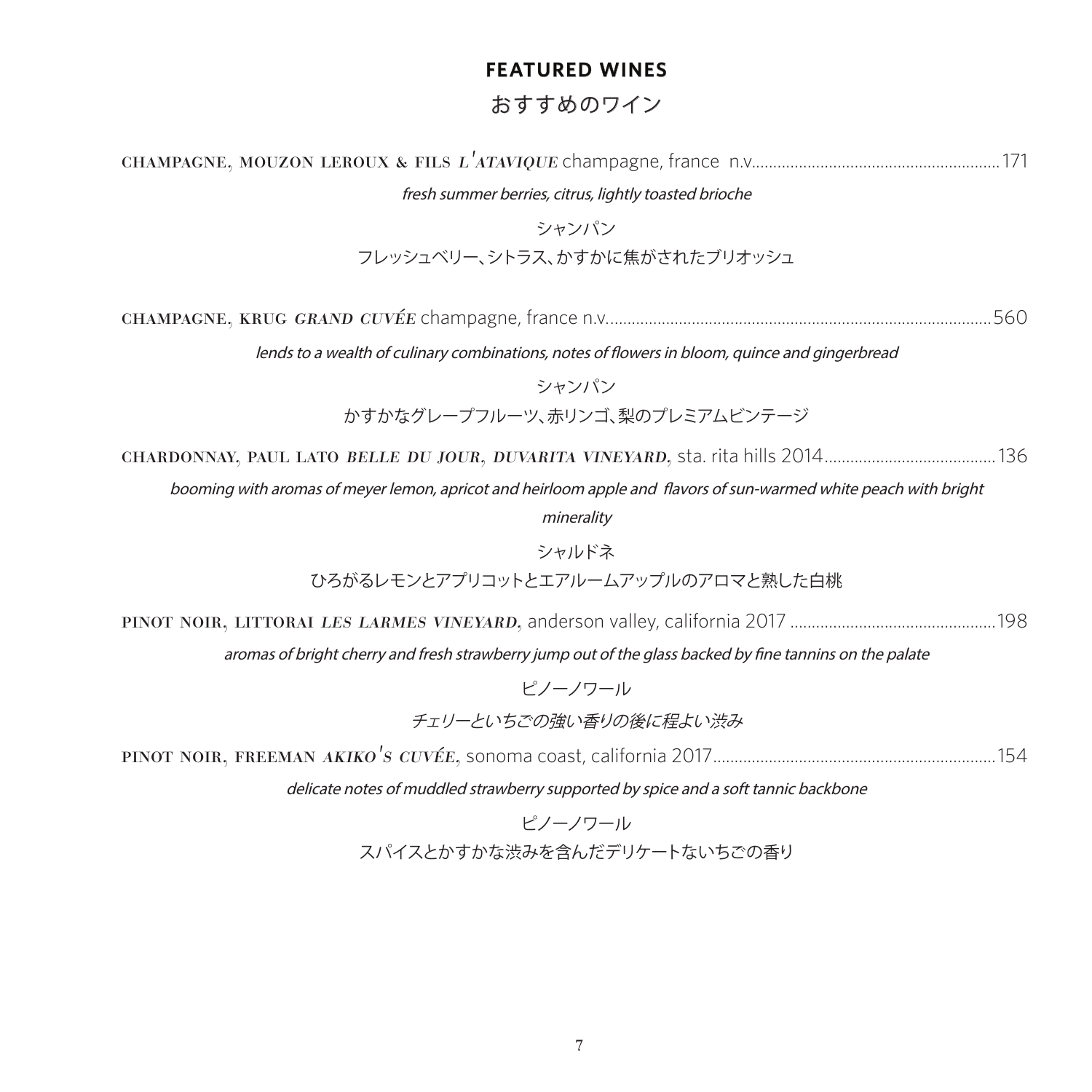### **FEATURED WINES** おすすめのワイン

| bold oak, dark cherry, eucalyptus, finishing with espresso and black pepper                                                                                                                                        |
|--------------------------------------------------------------------------------------------------------------------------------------------------------------------------------------------------------------------|
| バロロ                                                                                                                                                                                                                |
| ボールドオーク、ダークチェリー、ユーカリ。エスプレッソとブラックペッパーの後味                                                                                                                                                                            |
|                                                                                                                                                                                                                    |
| full bodied with blueberry, cassis, blackberries and a bold finish                                                                                                                                                 |
| カベルネ ソーヴィニオン、ケンゾー、AI<br>ブルーベリー、カシス、ブラックベリーのフルボディー。大胆な後味                                                                                                                                                            |
|                                                                                                                                                                                                                    |
| blackberry, vanilla, plum with well integrated tannins                                                                                                                                                             |
| カベルネ ソーヴィニオン イングルヌック                                                                                                                                                                                               |
| ブラックベリー、バニラ、プラムとかすかな渋み                                                                                                                                                                                             |
| CABERNET SAUVIGNON/MERLOT, CHÂTEAU HAUT-BAILLY, pessac léognan, bordeaux, france 2014277<br>a wonderful balance of power and elegance. blackberry, cassis and a hint of chocolate linger perpetually on the palate |
| カベルネ ソーヴィニオン/メルロー                                                                                                                                                                                                  |
| ブラックベリー、カシスと舌の上に残るわずかなチョコレートの風味。バランスの整った、存在感のある、新鮮さと品よさを兼ね<br>そろえた作品                                                                                                                                               |
|                                                                                                                                                                                                                    |

full bodied with ripe dark plum, chocolate, espresso and a bold finish

カベルネ ソーヴィニオン/メルロー ブルーベリー、カシス、ブラックベリーのフルボディー。大胆な後味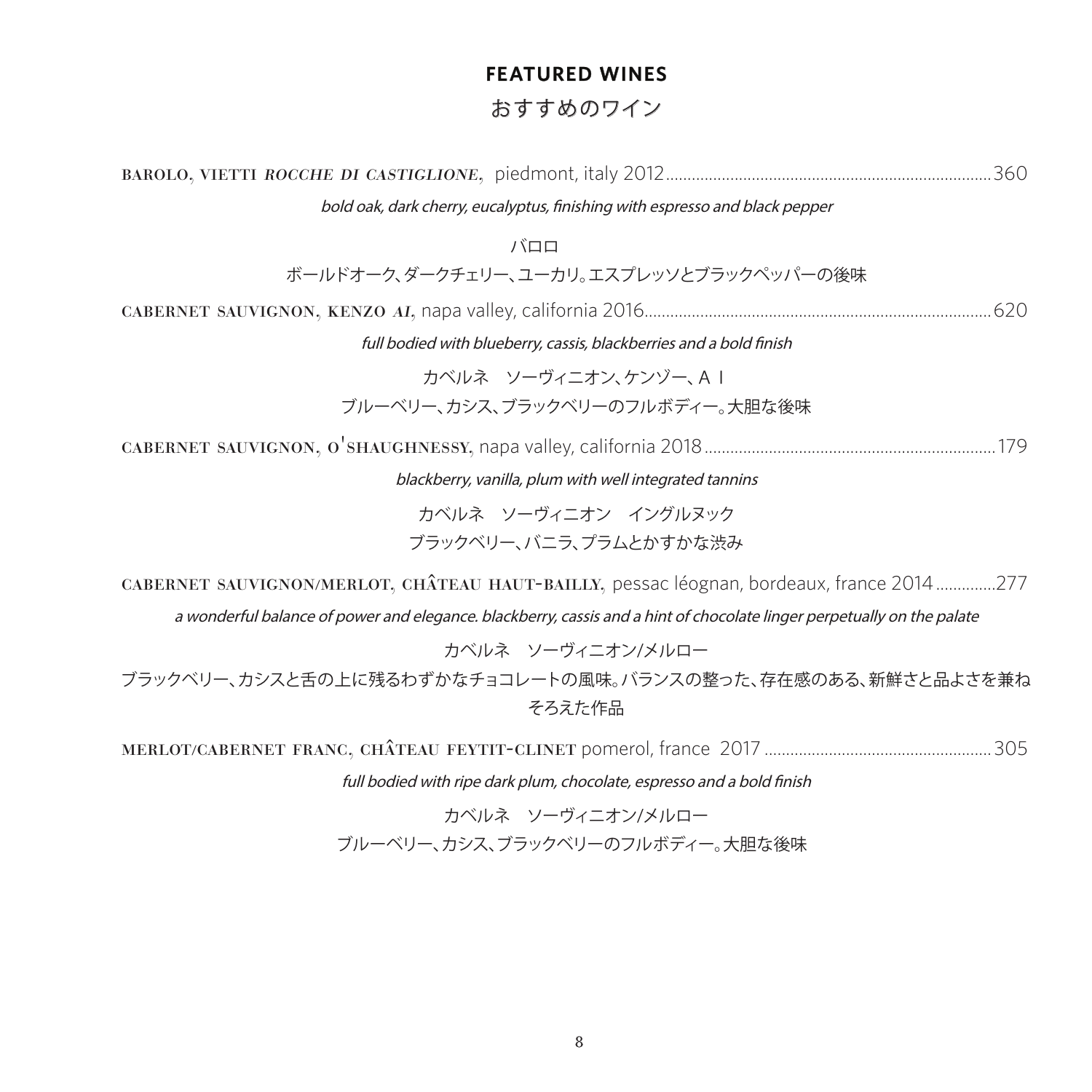### **SAKE**

#### **JUNMAI**

paying attention to balance and structure, junami sake often produces a clean, elegant rice flavor. ranging in style from smooth, light & beguiling to rich palate-drenching umami, production of junmai sakes often takes a hands off approach

#### **GINJO**

possessing more fruity and floral nuances, ginjos tend to be light and refreshing. these sakes are crafted with rice that has been milled down to 60% of it's original weight prior to steaming

### **DAIGINJO**

With a rice polishing ratio down to 50% or less, daiginjo are made in smaller quantities and rely more on traditional methods. flavor and aroma profiles tend to be richer, showing both complexity & finesse

### **SPECIALTY**

a chance for producers to get innovative and showcase their artisanal skills, such as sake infused with local pineapple; a crisp, light sparkling sake and a modern translation of an original recipe dating back to the year 1712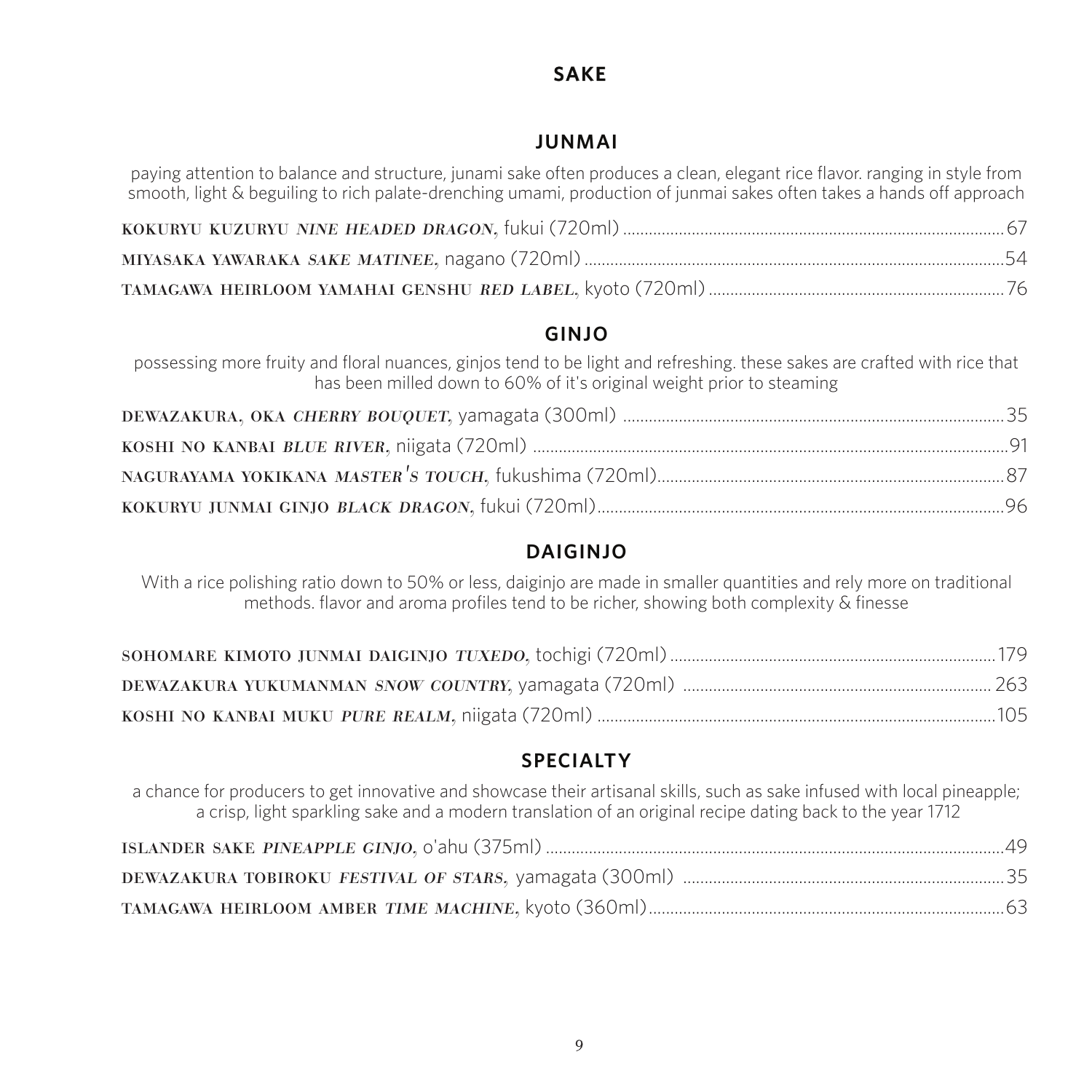### **HALF BOTTLES**

### **CHAMPAGNE**

#### **WHITE**

| CHARDONNAY, DOMAINE THIERRY & PASCAL MATROT LES CHEVALIÈRES, meursault, france 2017  91 |  |
|-----------------------------------------------------------------------------------------|--|
|                                                                                         |  |
|                                                                                         |  |
|                                                                                         |  |
|                                                                                         |  |
|                                                                                         |  |
|                                                                                         |  |

### **ROSE**

|--|--|--|--|

#### **RED**

| CABERNET SAUVIGNON/MERLOT, RIDGE MONTE BELLO, santa cruz mountains, california 1992 415 |  |
|-----------------------------------------------------------------------------------------|--|
|                                                                                         |  |
|                                                                                         |  |
|                                                                                         |  |
|                                                                                         |  |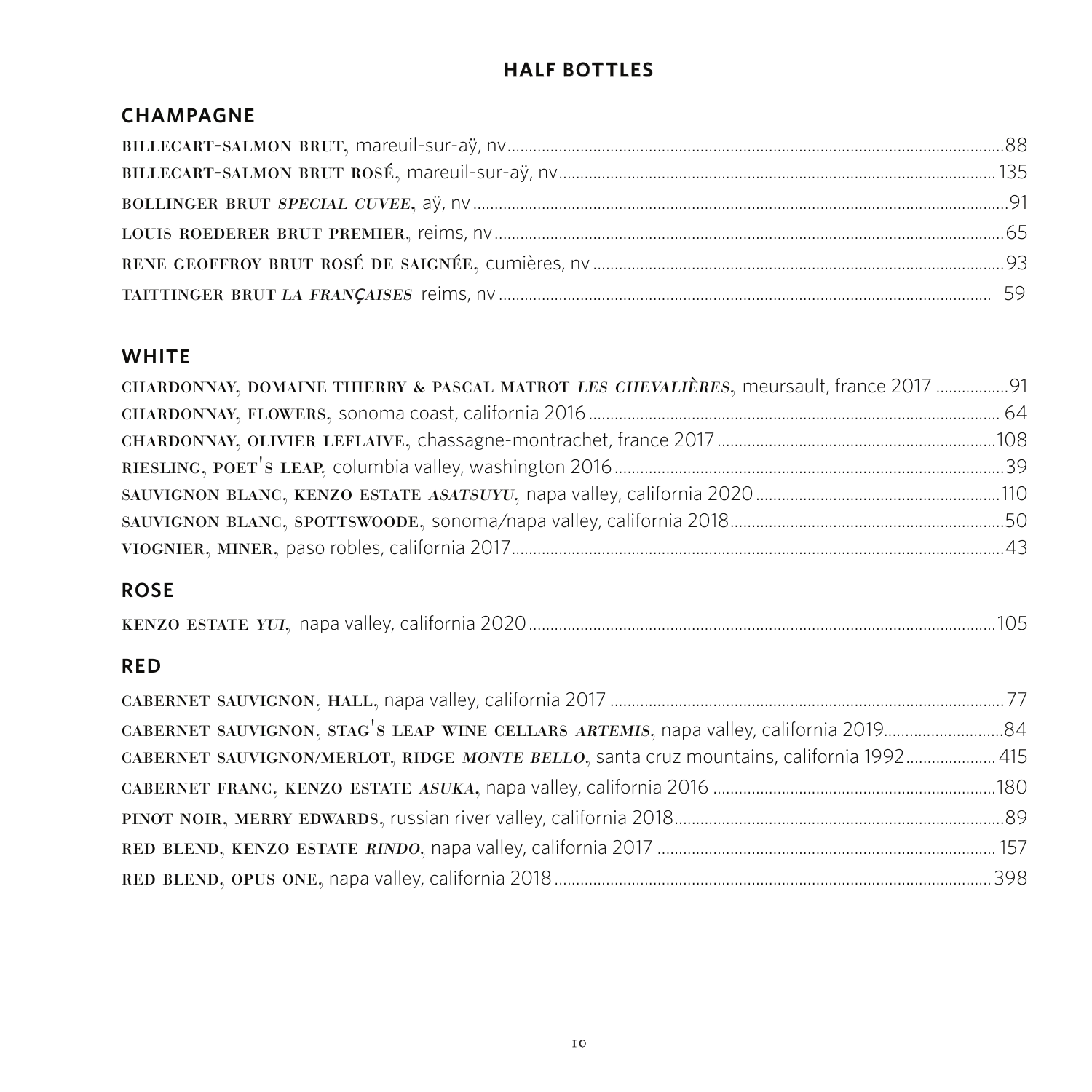### **LARGE FORMAT**

#### **CHAMPAGNE**

#### **RED**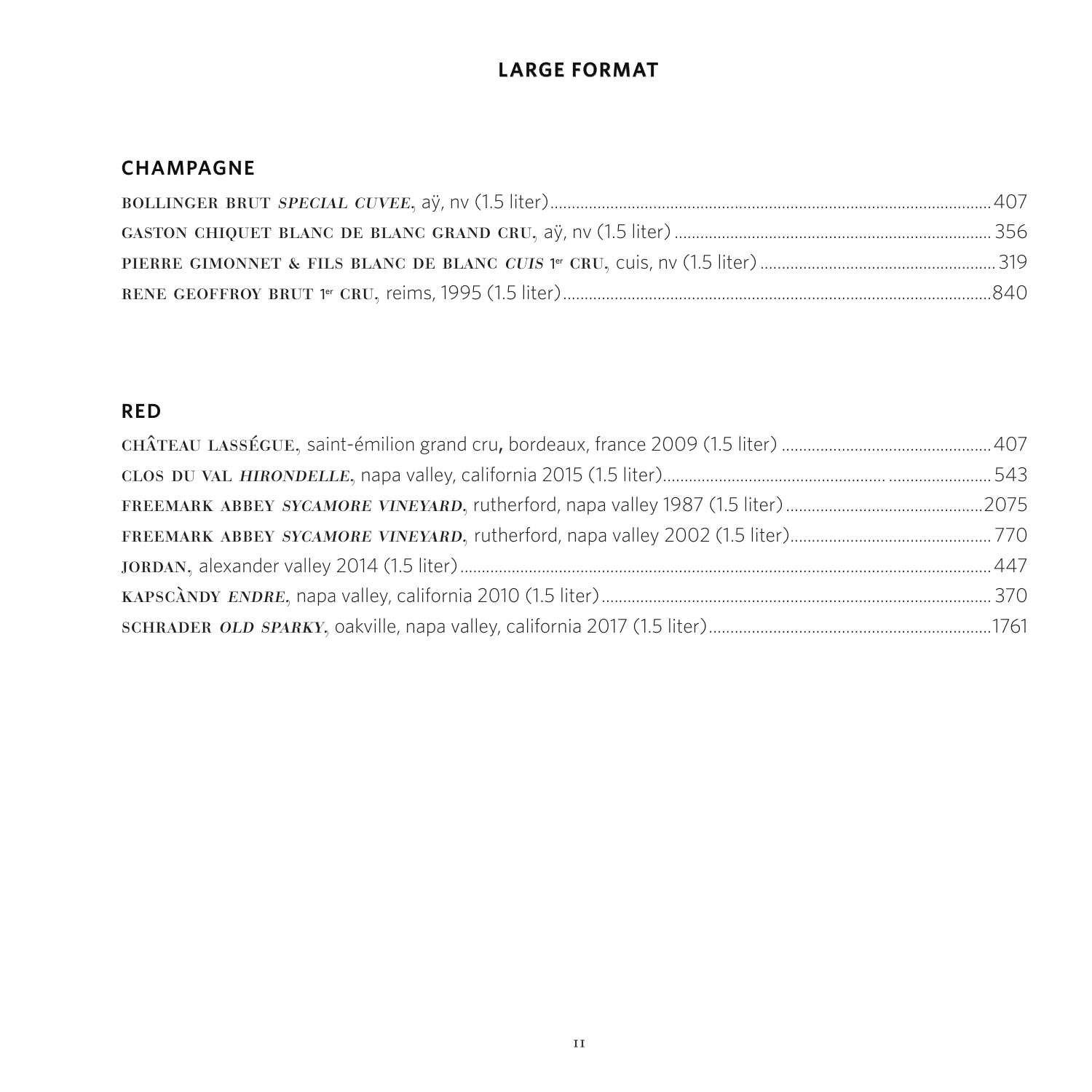### **SPARKLING WINE**

#### **VINTAGE CHAMPAGNE**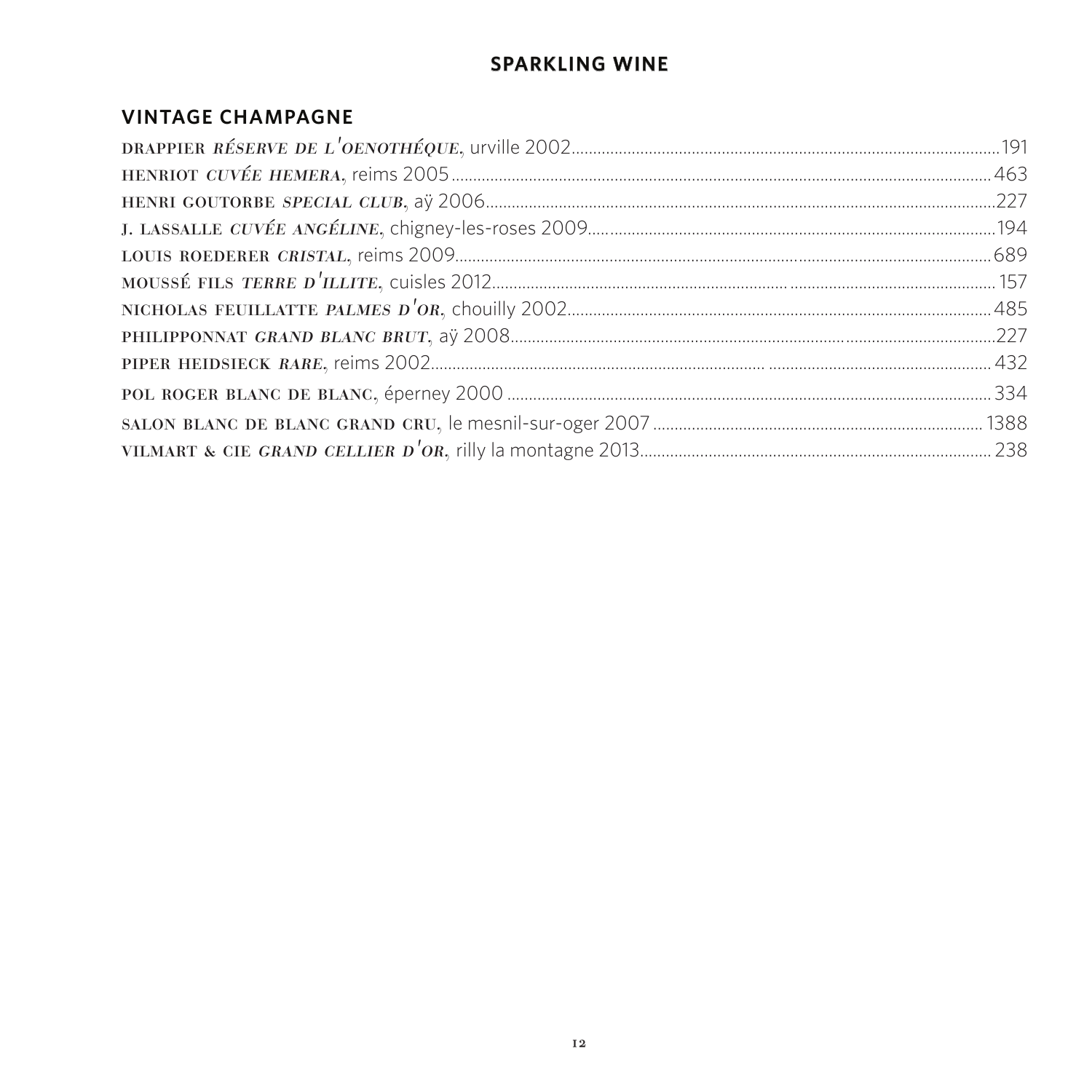### **SPARKLING WINE**

### MULTI VINTAGE CHAMPAGNE

### **ROSÉ CHAMPAGNE**

### **SPARKLING**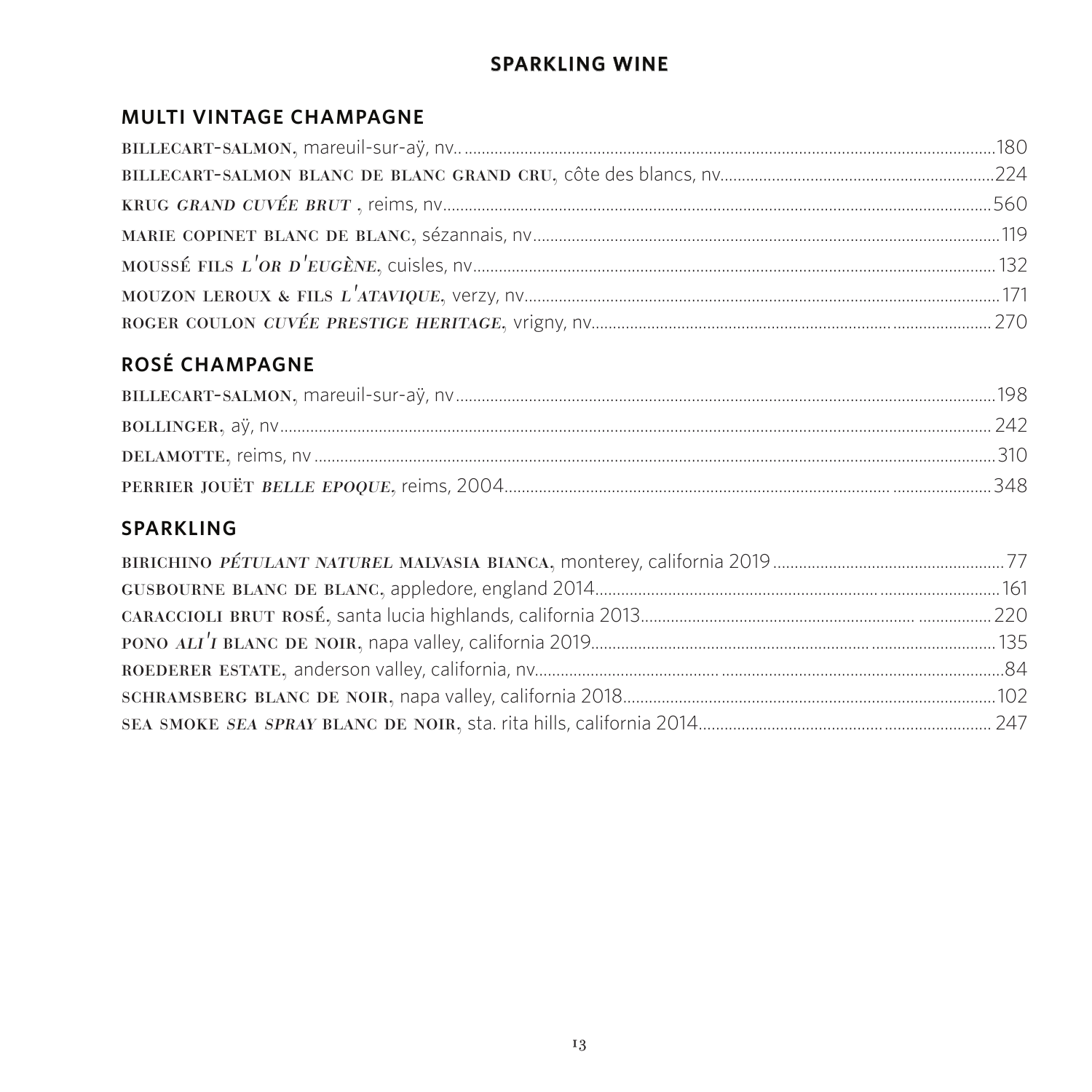### **AMERICAN WHITE**

#### **CHARDONNAY**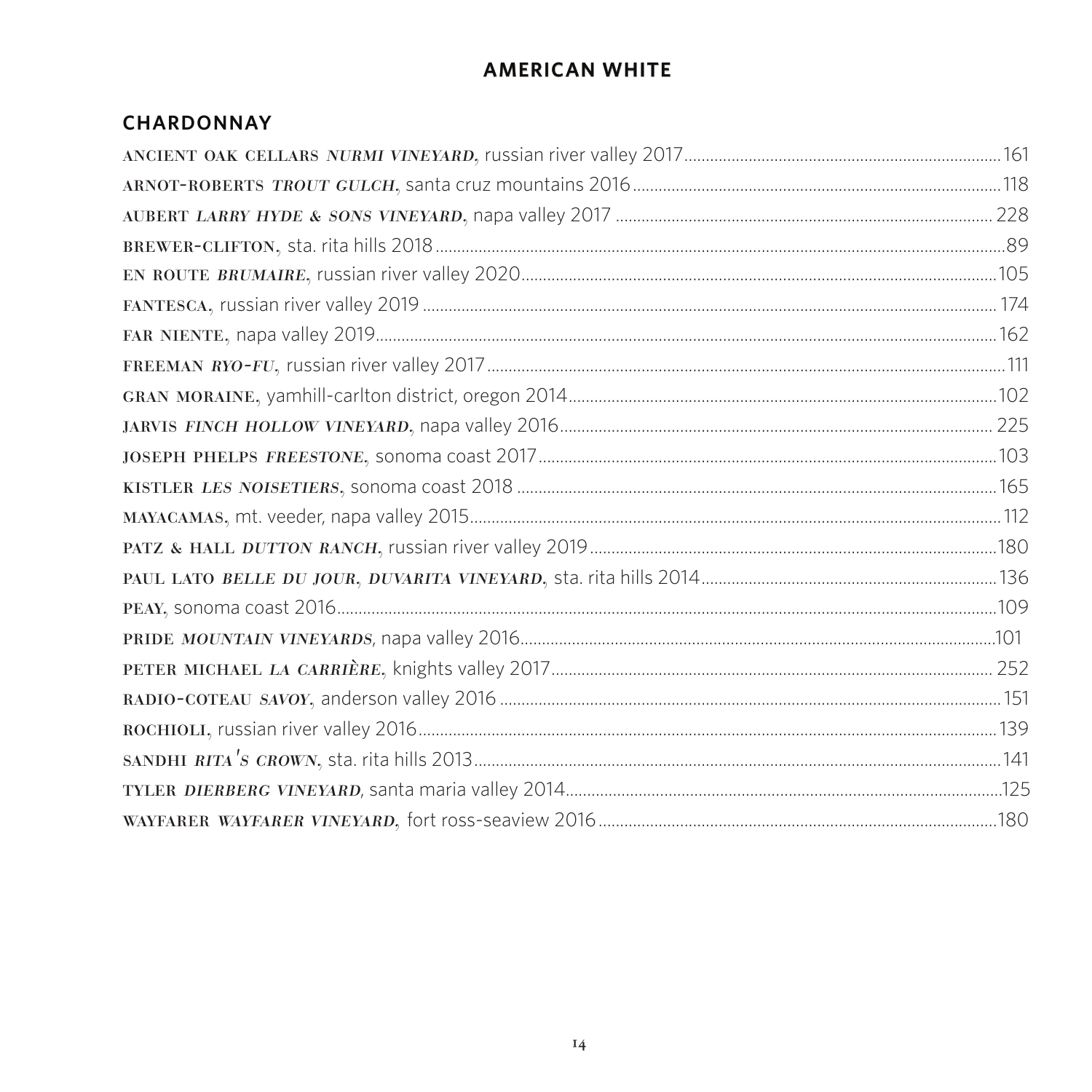### **AMERICAN WHITE**

### **SAUVIGNON BLANC**

### **AROMATIC WHITE WINES**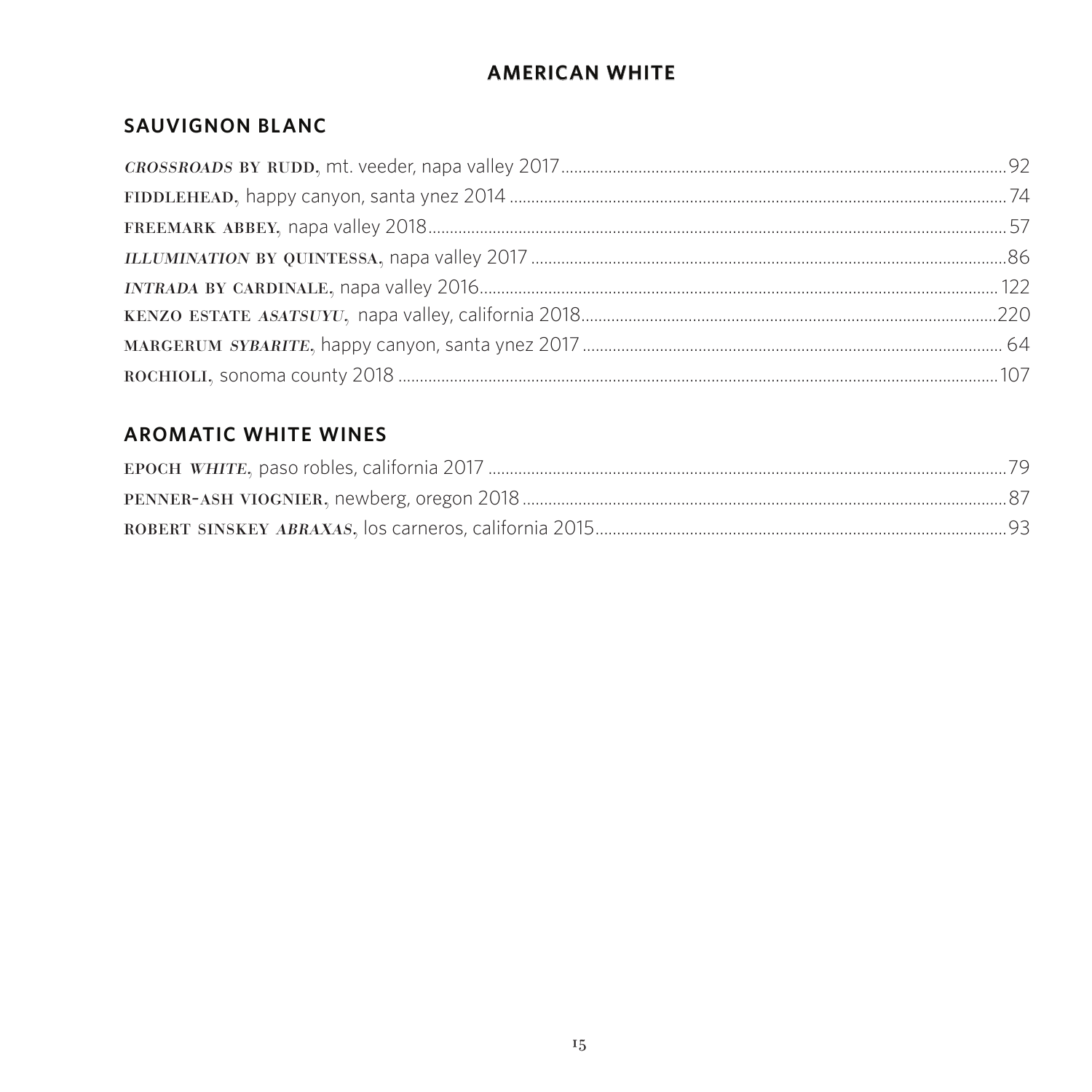### **FRENCH WHITE**

### **ALSACE**

#### **BURGUNDY**

| CHÂTEAU GRIS NUITS-SAINT-GEORGE LES TERRASSES, 2015 <b>MARCELLES 1998</b> 160       |  |
|-------------------------------------------------------------------------------------|--|
|                                                                                     |  |
|                                                                                     |  |
|                                                                                     |  |
|                                                                                     |  |
| DOMAINE THIERRY & PASCAL MATROT PULIGNY-MONTRACHET LES CHALUMEAUX 1er CRU, 2015 213 |  |
|                                                                                     |  |
|                                                                                     |  |
|                                                                                     |  |
|                                                                                     |  |
|                                                                                     |  |
|                                                                                     |  |
|                                                                                     |  |

### **LOIRE VALLEY**

#### **RHONE**

| LIONEL FAURY, condrieu 2018 |
|-----------------------------|
|-----------------------------|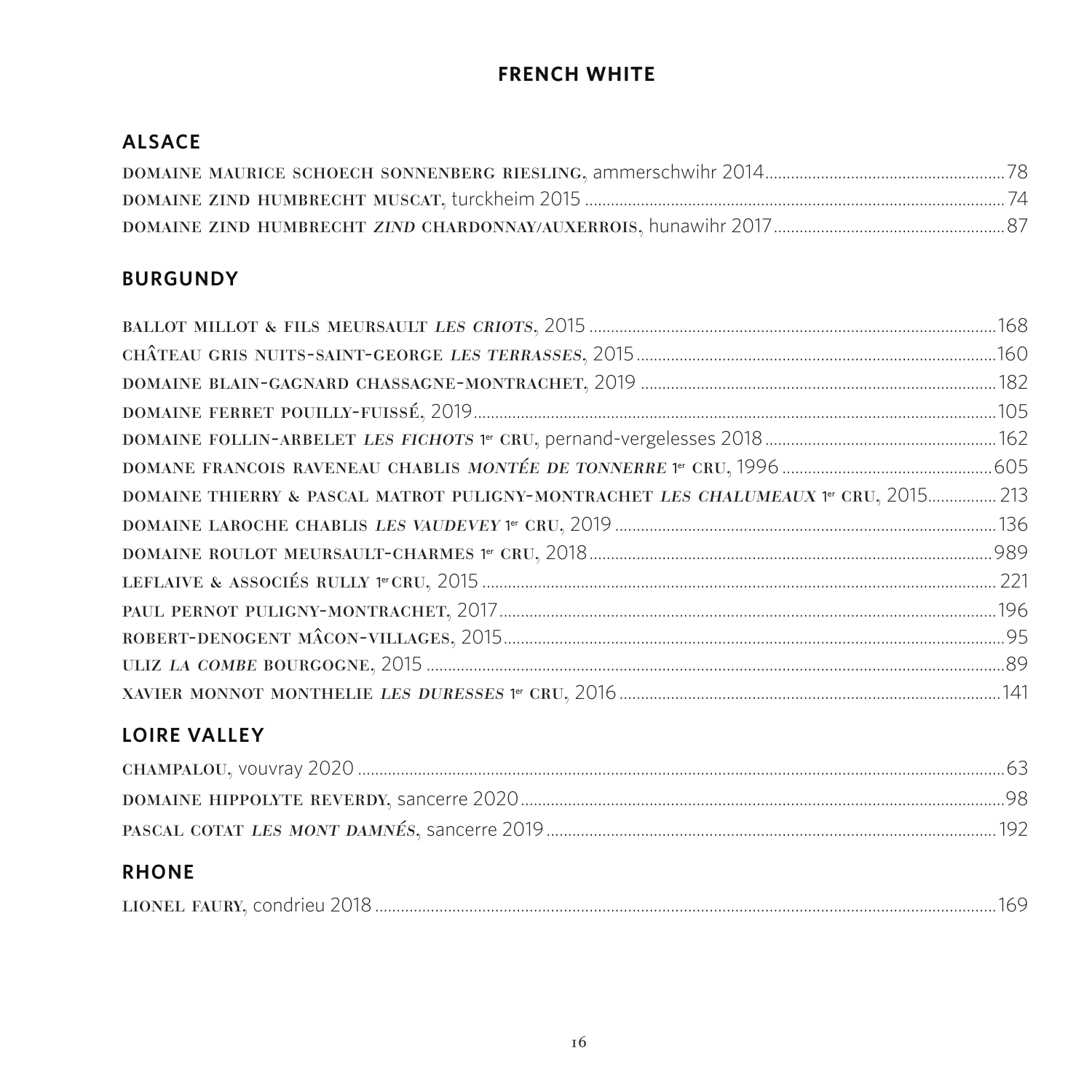### **WHITE WINES OF CONSEQUENCE**

#### **GERMANY/AUSTRIA**

#### **AUSTRALIA/NEW ZEALAND**

#### **ITALY**

#### **URUGUAY**

|--|

### **GREECE**

### **ROSÉ**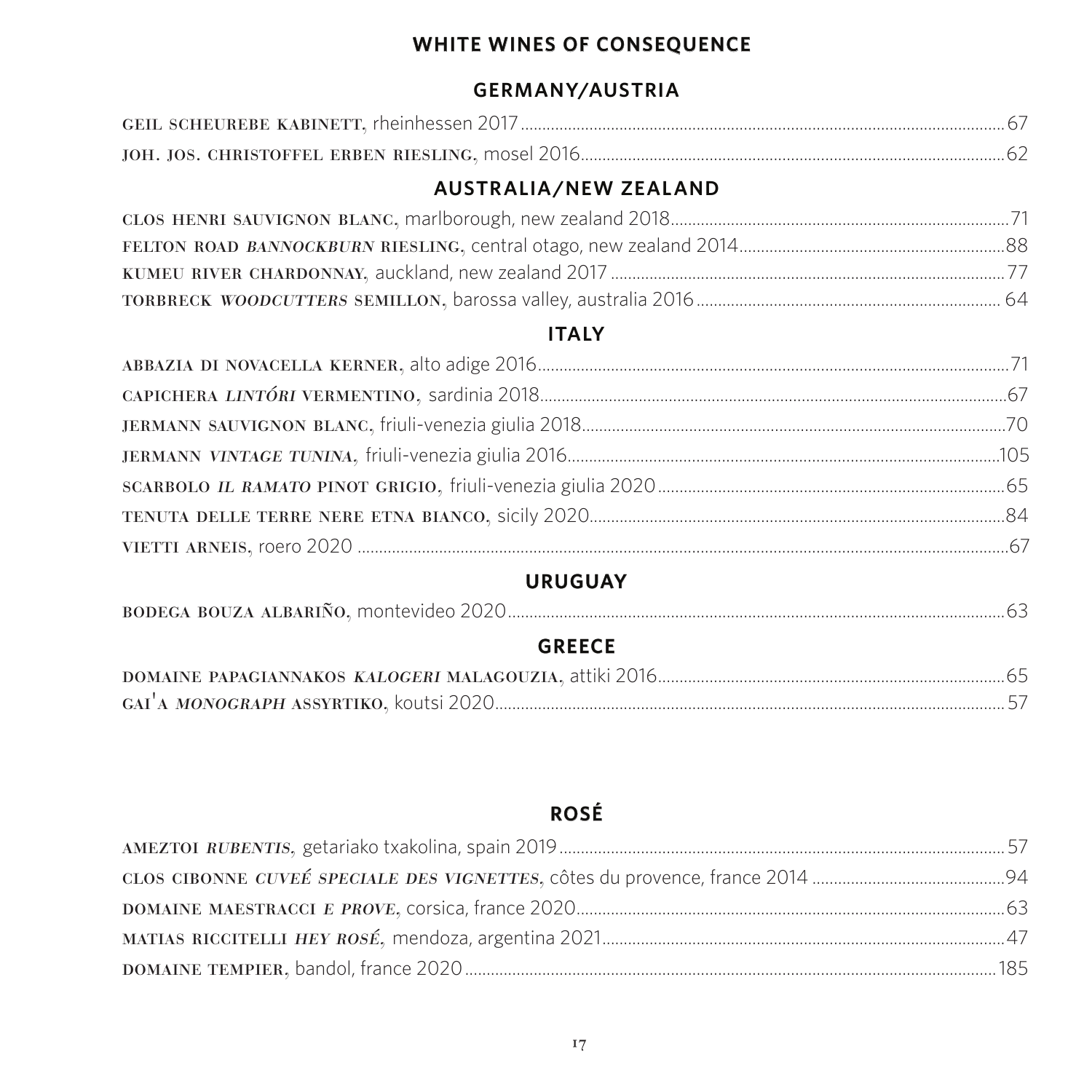### **CALIFORNIA CABERNET SAUVIGNON & BLENDS**

#### **NAPA VALLEY**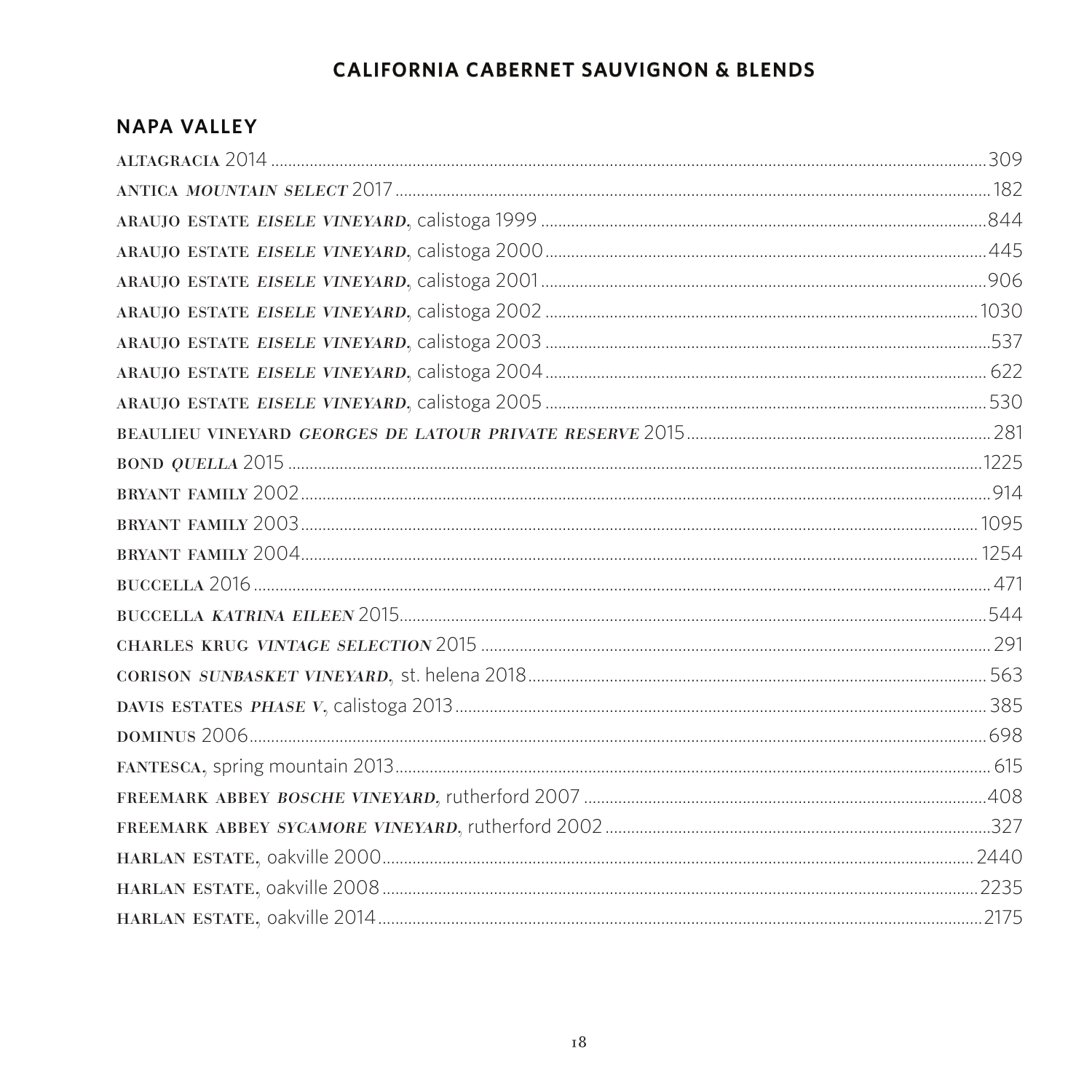### **CALIFORNIA CABERNET SAUVIGNON & BLENDS**

#### **NAPA VALLEY (continued)**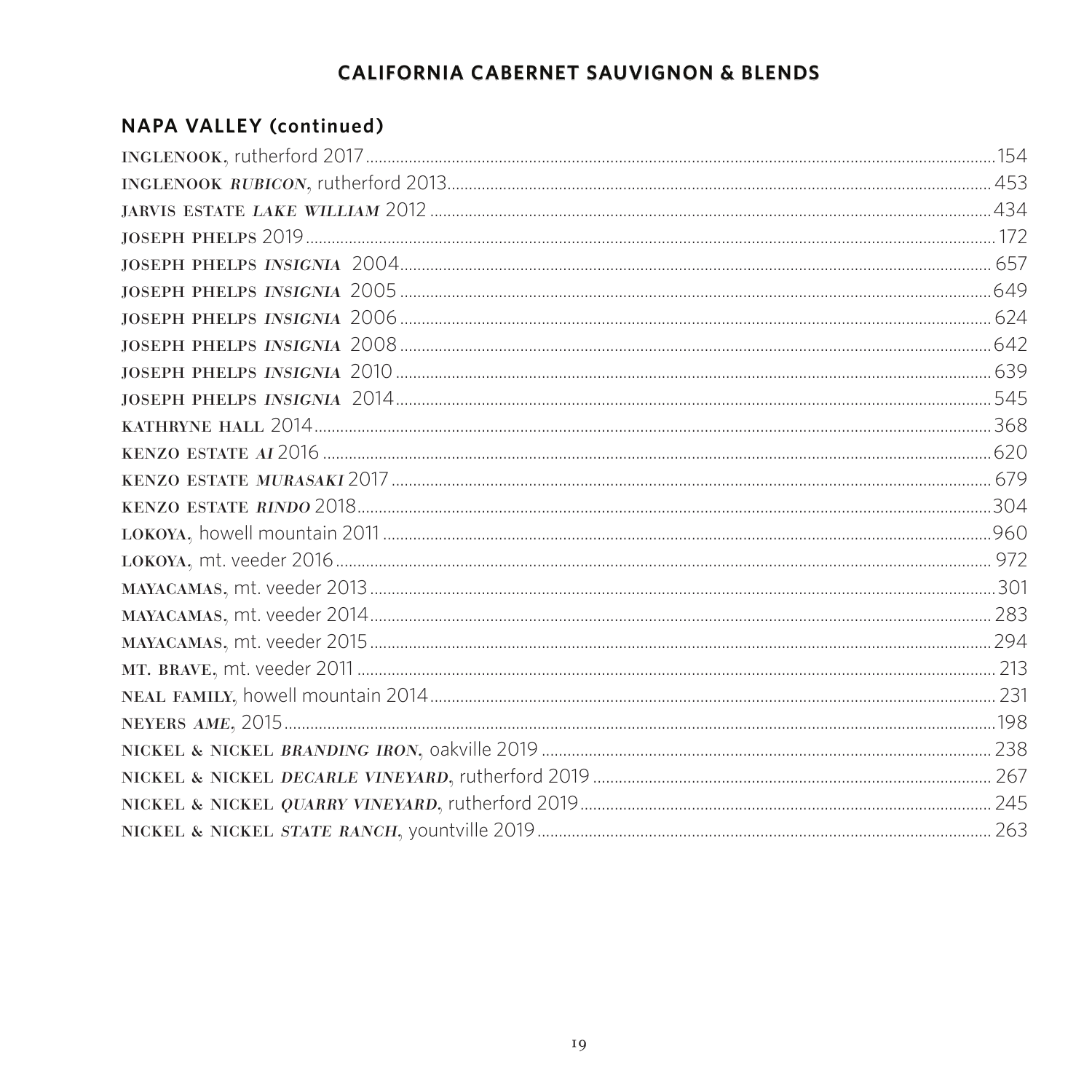### **CALIFORNIA CABERNET SAUVIGNON & BLENDS**

### **NAPA VALLEY (continued)**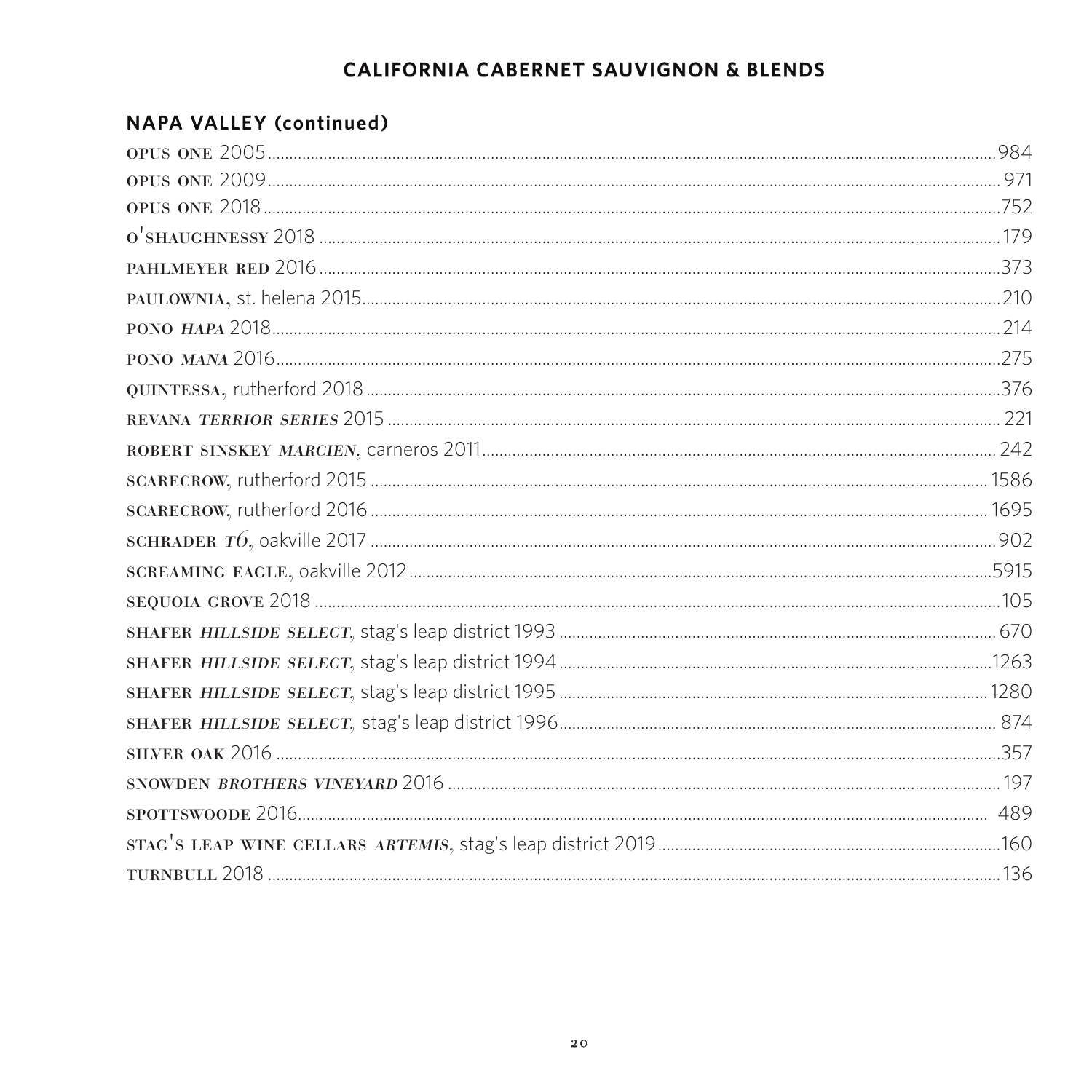### **CALIFORNIA & WASHINGTON CABERNET SAUVIGNON & BLENDS**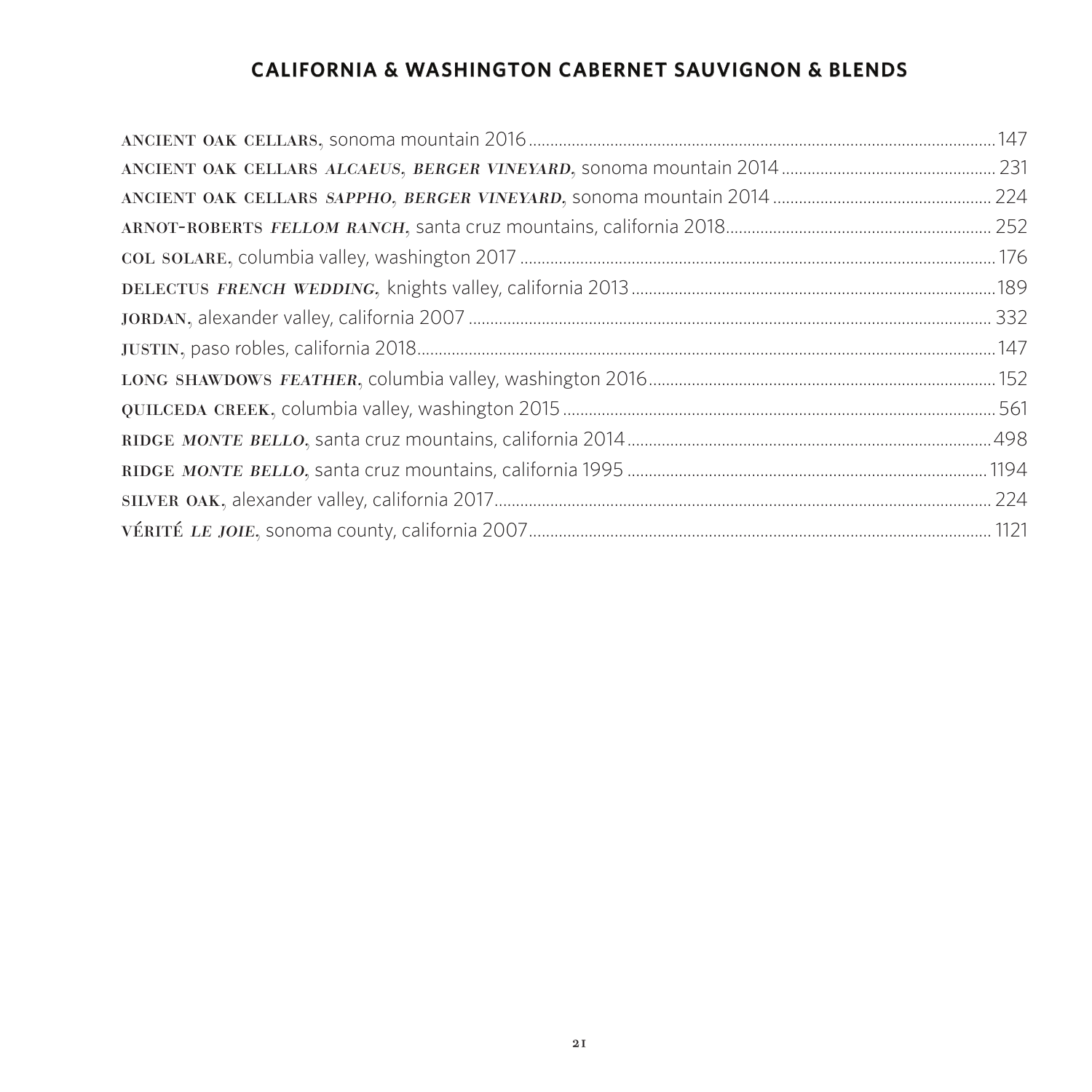### **MERLOT**

### **SYRAH /GRENACHE**

### **ZINFANDEL**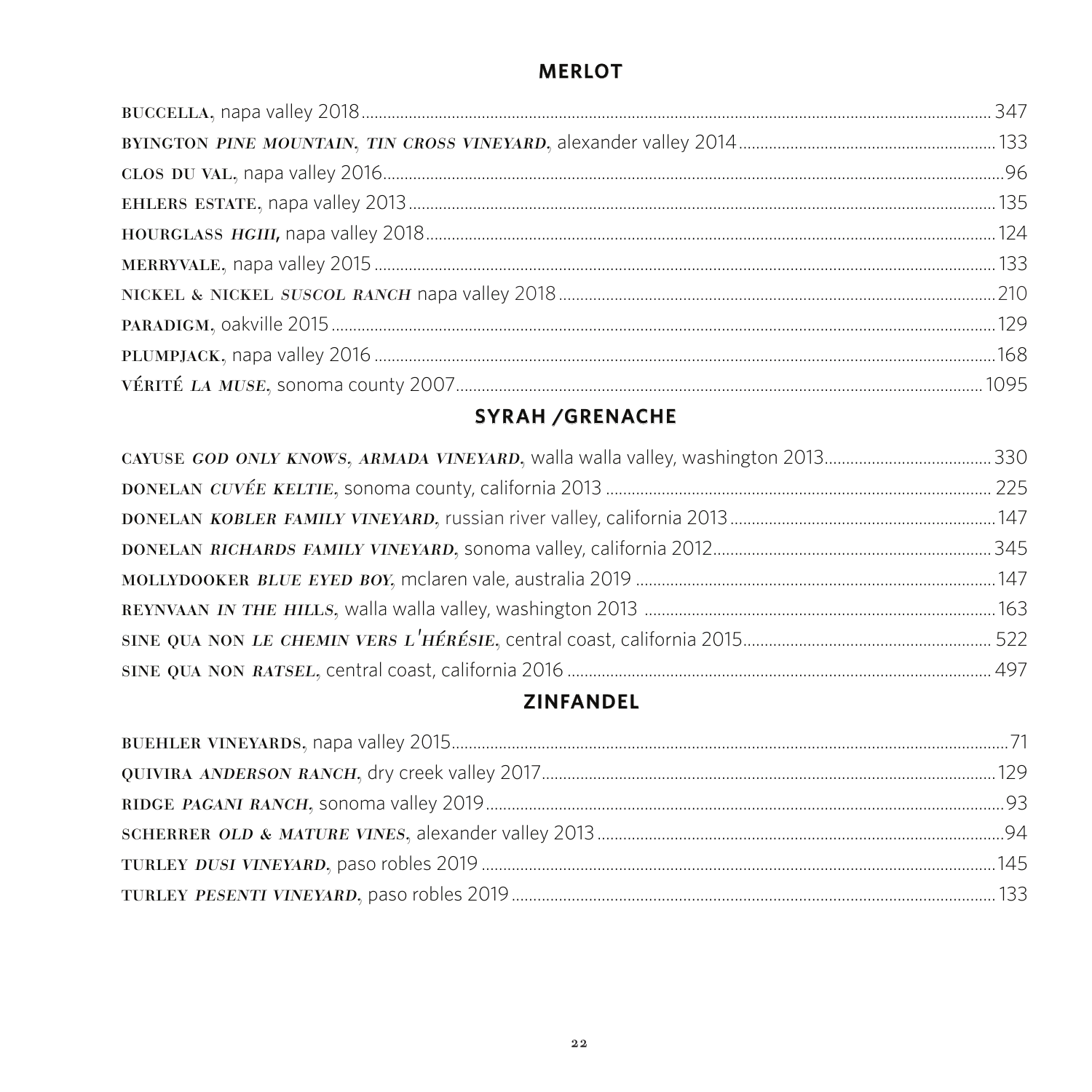# **AMERICAN PINOT NOIR**

#### **CALIFORNIA**

| ANTHILL FARMS PETER'S VINEYARD, SONOMA COAST 2019 <b>MARCELLE ACCOMMODELLE TEAM</b> 133 |  |
|-----------------------------------------------------------------------------------------|--|
|                                                                                         |  |
|                                                                                         |  |
|                                                                                         |  |
|                                                                                         |  |
|                                                                                         |  |
|                                                                                         |  |
|                                                                                         |  |
|                                                                                         |  |
|                                                                                         |  |
|                                                                                         |  |
|                                                                                         |  |
|                                                                                         |  |
|                                                                                         |  |
|                                                                                         |  |
|                                                                                         |  |
|                                                                                         |  |

### **OREGON**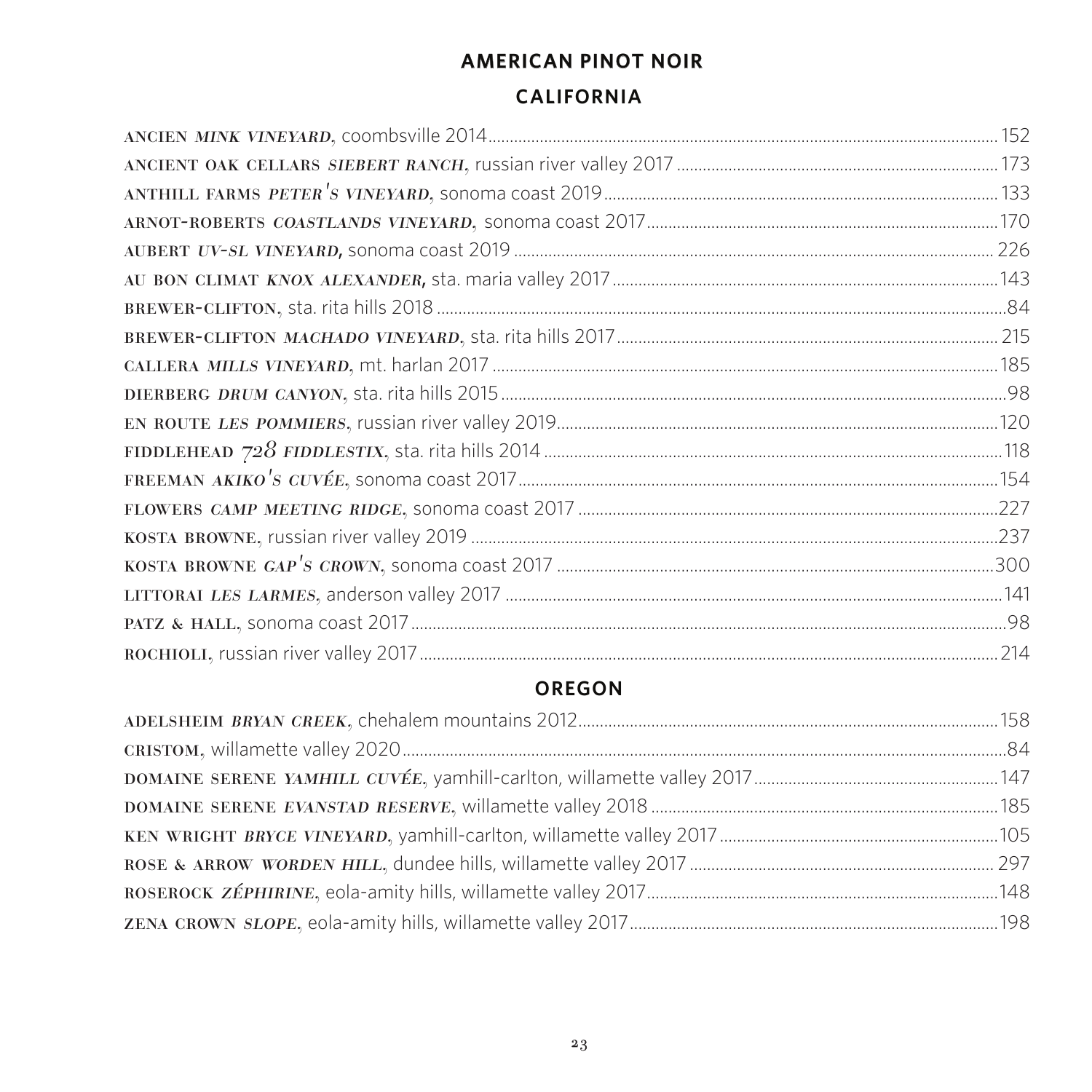### **BORDEAUX**

#### **LEFT BANK**

### SAINT-ESTÈPHE

| LES PAGODES DES COS 2010 minimum minimum minimum minimum minimum minimum minimum 314 |  |
|--------------------------------------------------------------------------------------|--|

#### **SAINT-JULIEN**

### **PAUILLAC**

#### **MARGAUX**

| CHÂTEAU MALESCOT 1989 |  |
|-----------------------|--|
| CHÂTEAU MARGAUX 2014. |  |

### PESSAC-LÉOGNAN

| CHÂTEAU HAUT-BRION 2014. |  |
|--------------------------|--|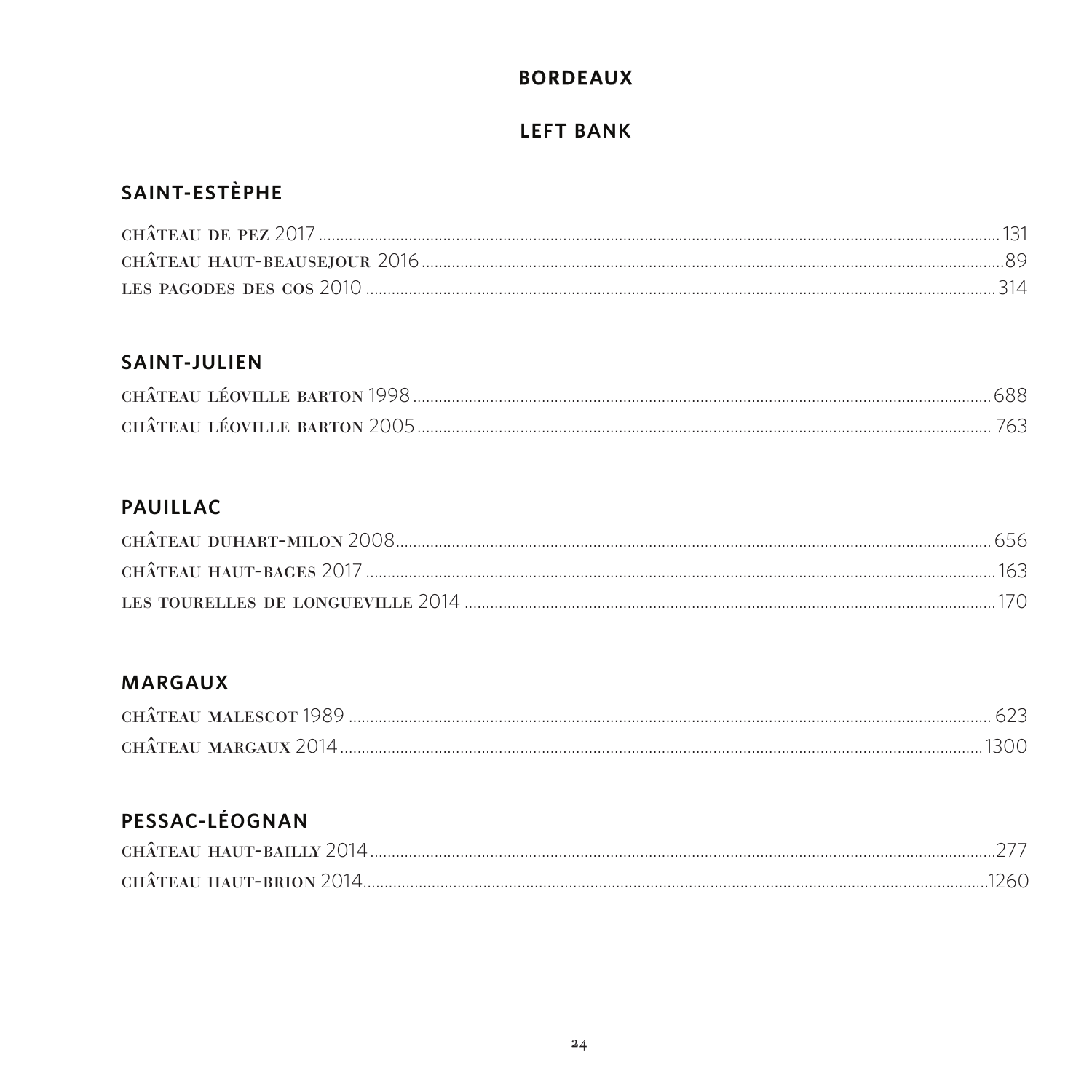### **BORDEAUX**

### **RIGHT BANK**

### **CÔTES DE BOURG**

| ---------------            |  |
|----------------------------|--|
| CHÂTEAU ROC DE CAMBES 2010 |  |

#### **POMEROL**

### **SAINT-ÉMILION**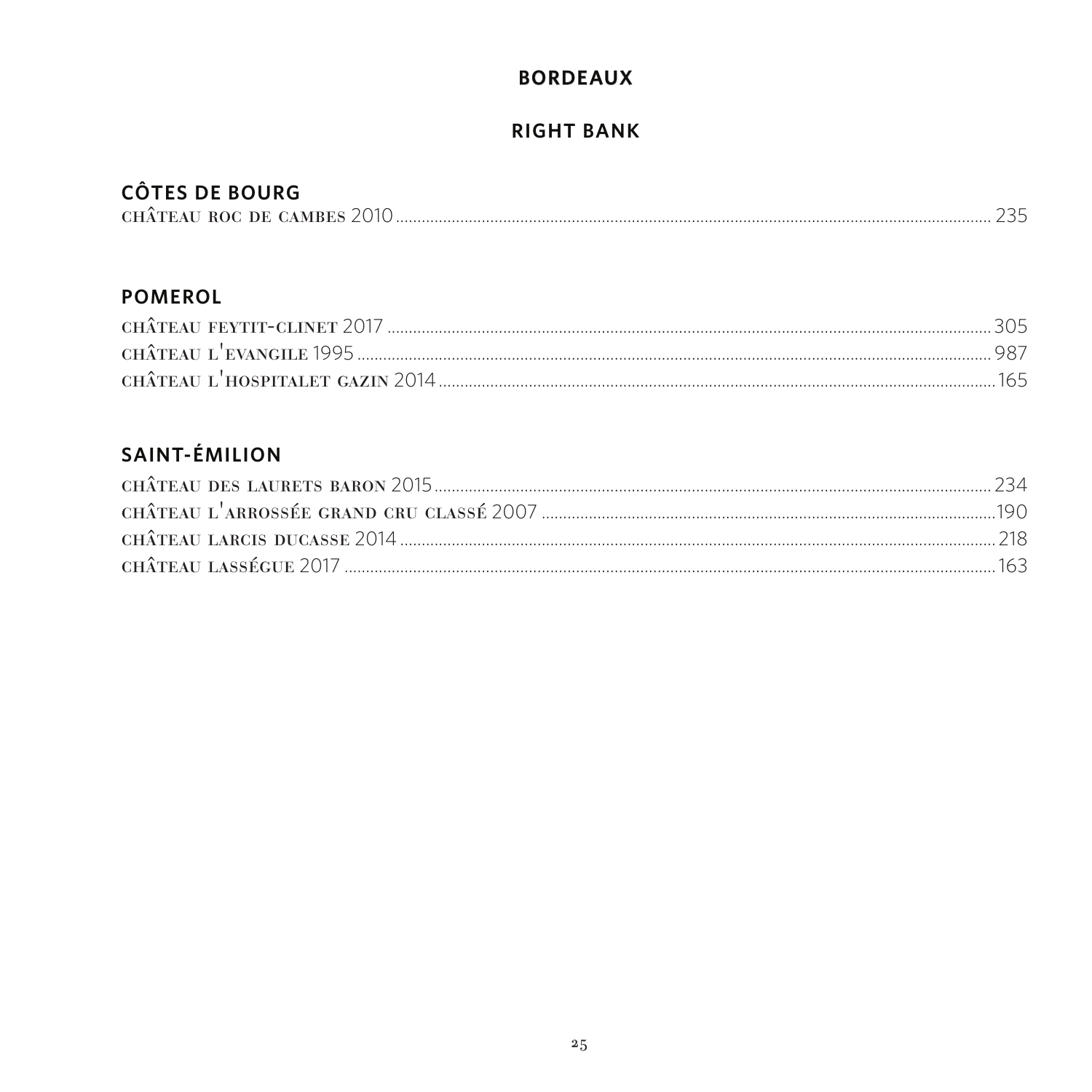### **FRENCH RED**

#### **BURGUNDY**

#### **RHONE/SOUTHERN FRANCE**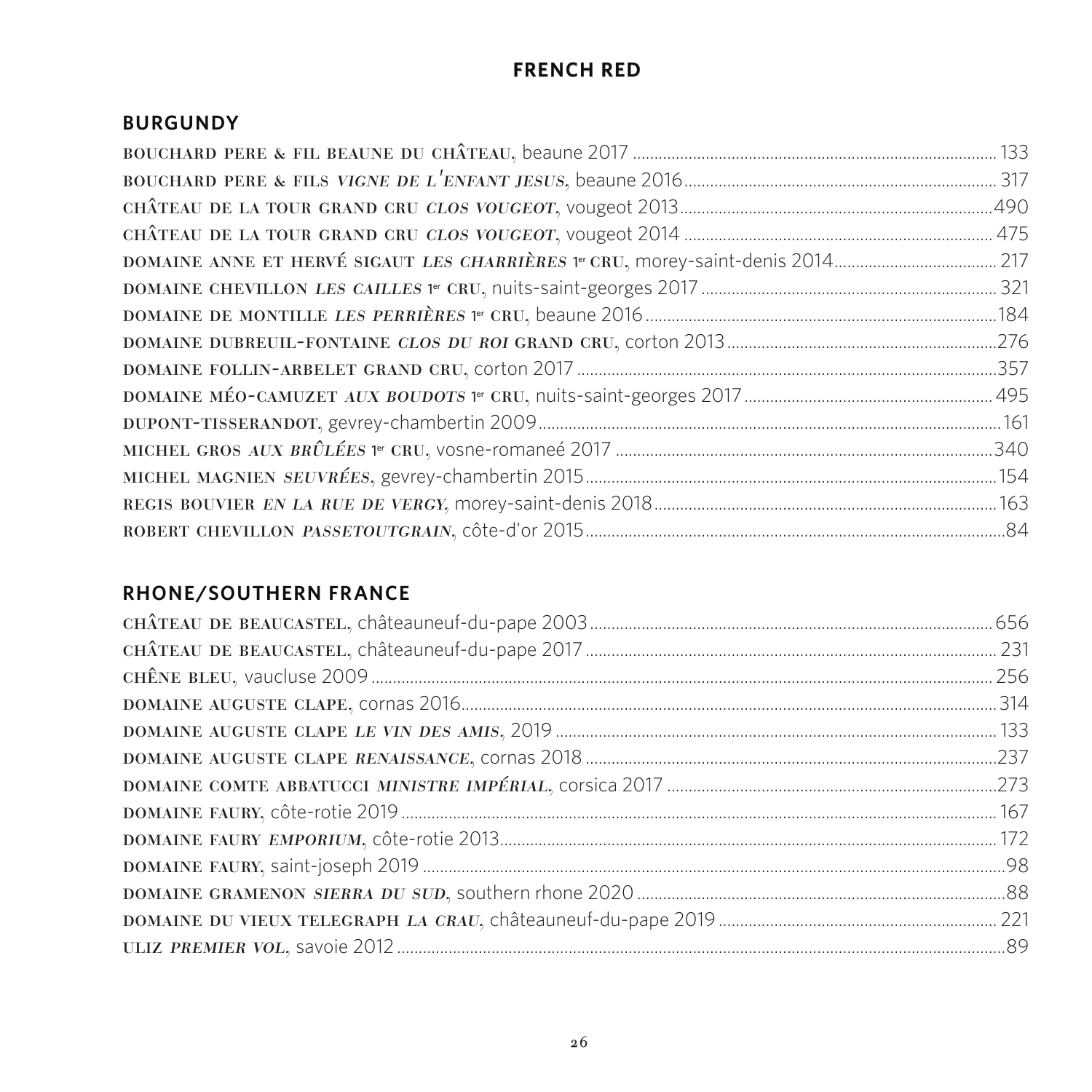#### **PIEDMONT**

### **LA SPINETTA LIBRARY COLLECTION**

these revered wines first produced in 1995 quickly took the italian wine world by storm. approachable yet voluptious in style, these barolo's and barbaresco's are age worthy wines that showcase the star power of the piedmont region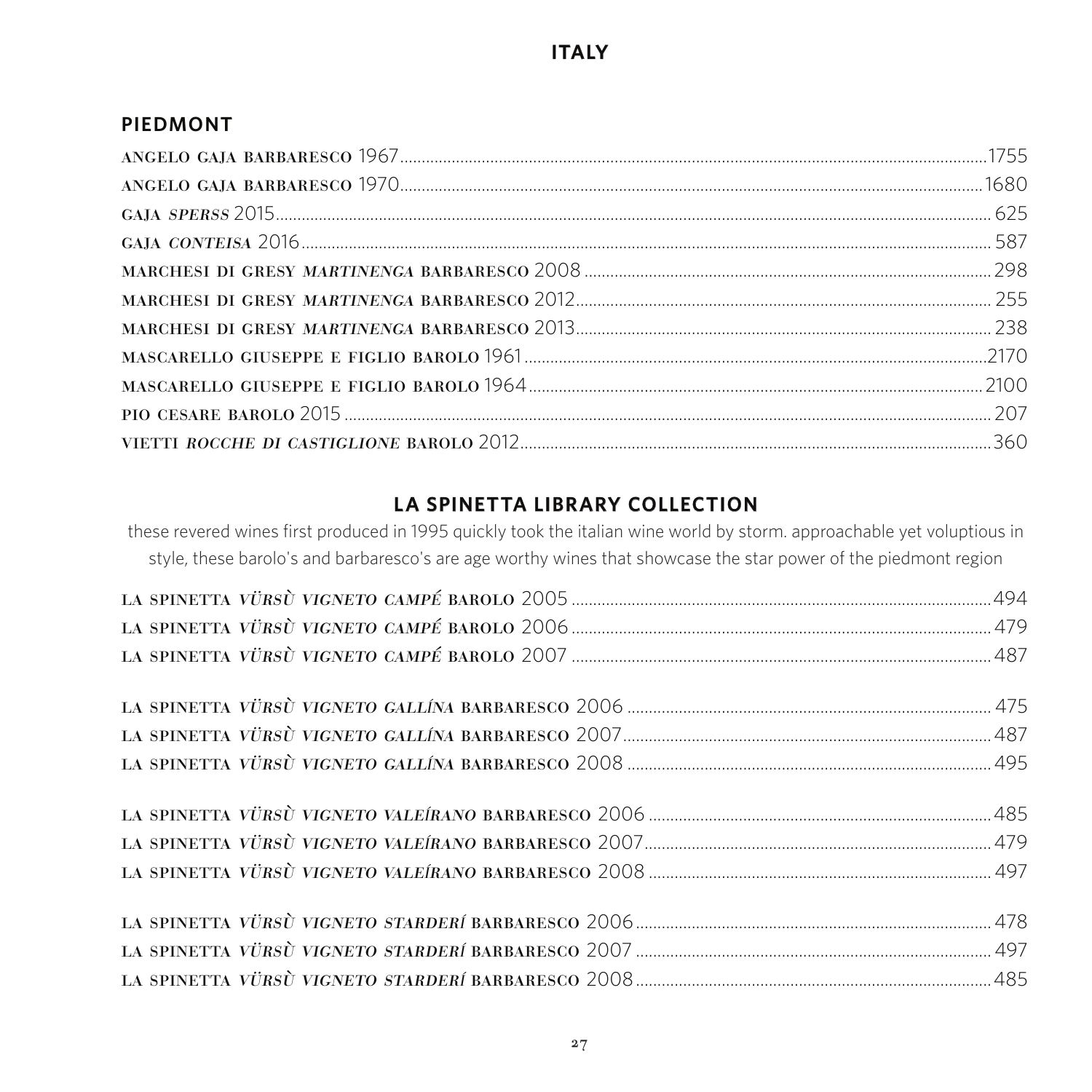#### **TUSCANY**

| CIACCI PICCOLOMINI D'ARGONA VIGNA DI PIANROSSO BRUNELLO DI MONTALCINO 2015 462 |  |
|--------------------------------------------------------------------------------|--|
|                                                                                |  |
|                                                                                |  |
|                                                                                |  |
|                                                                                |  |
|                                                                                |  |
|                                                                                |  |
|                                                                                |  |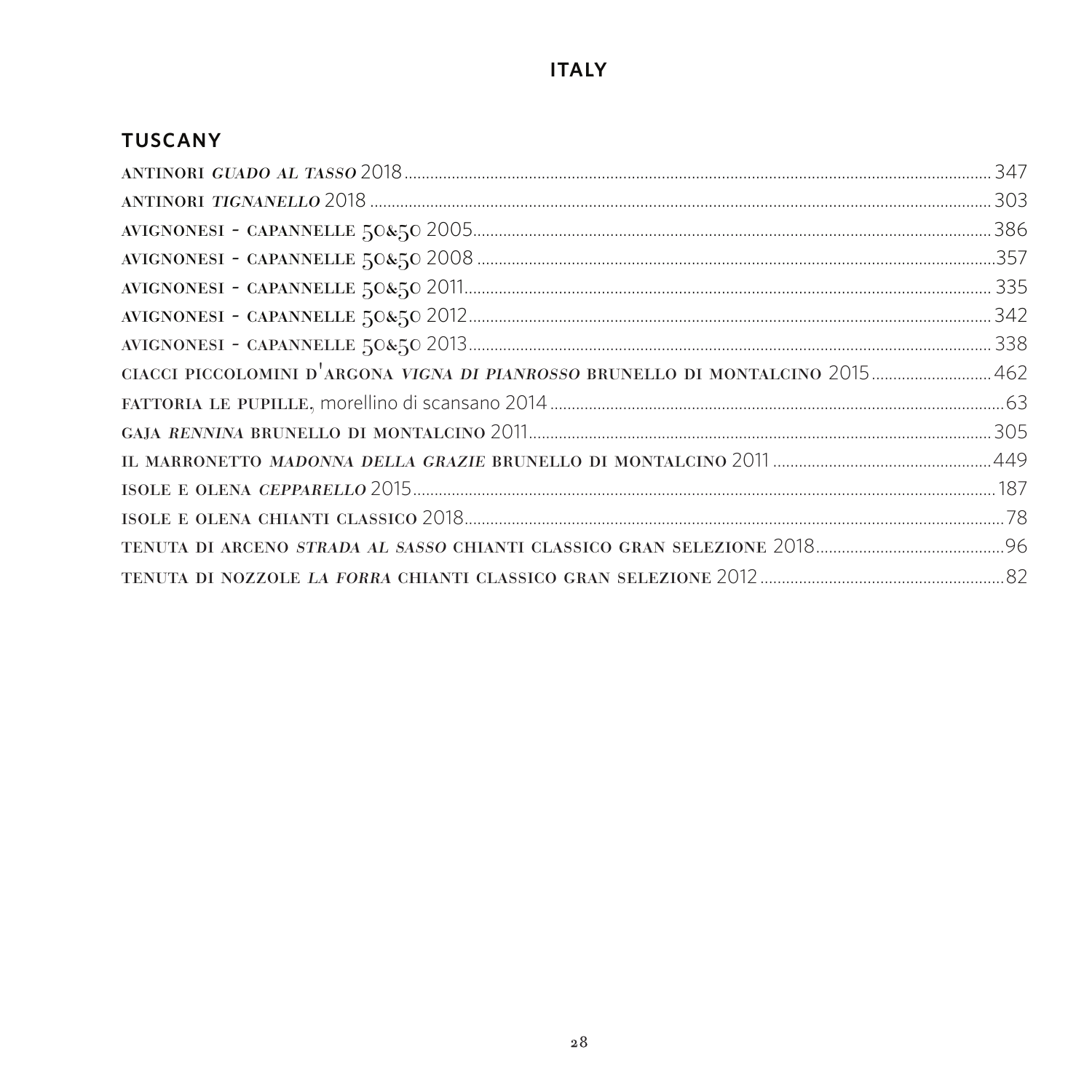### **ITALY**

### **SICILY**

#### **MARCHE**

| OASI DEGLI ANGELI KURNI 2009. |
|-------------------------------|
|-------------------------------|

### **VENETO**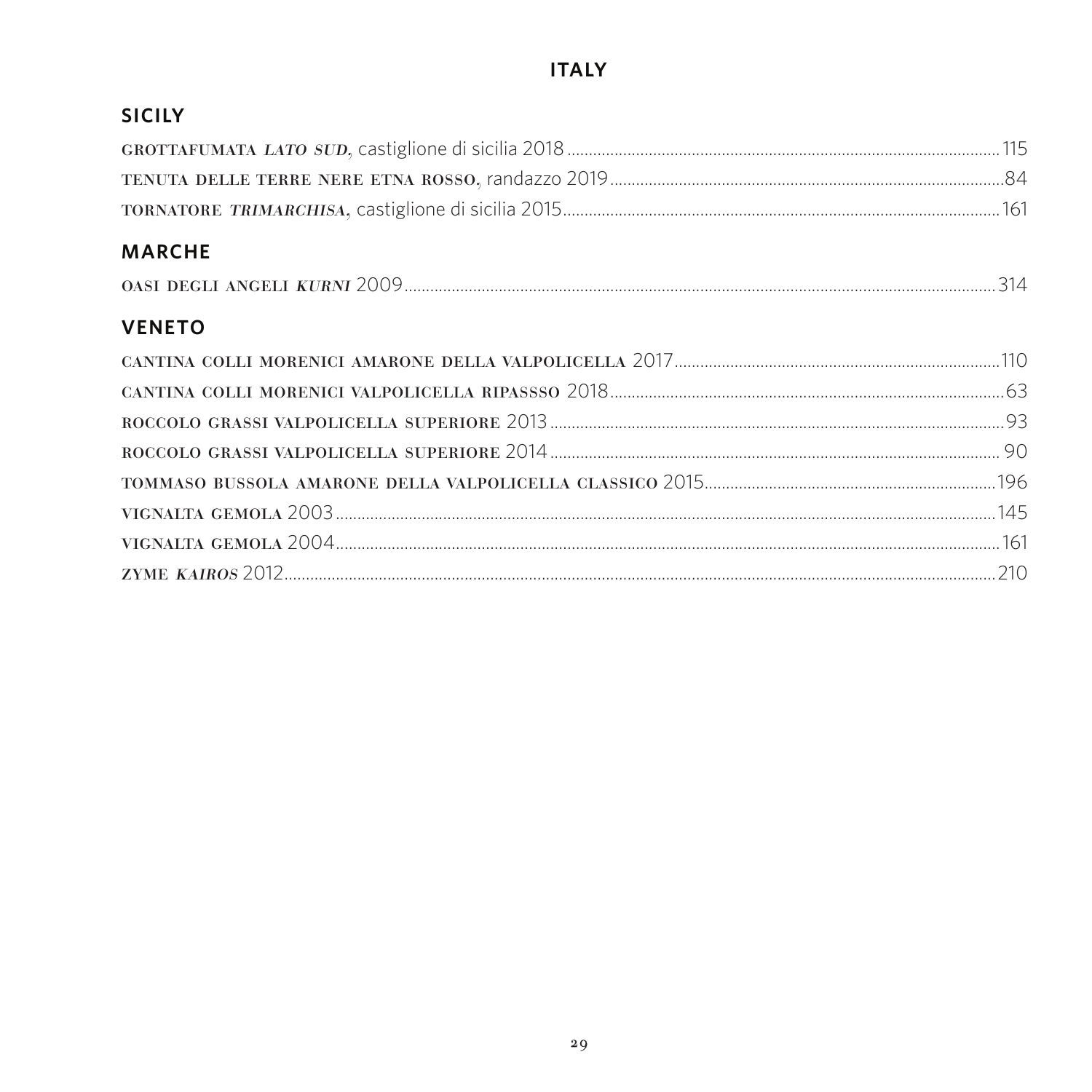### **SOUTH AMERICA**

#### ARGENTINA

#### **CHILE**

#### **URUGUAY**

| <b>BODEG</b><br><b>BOUZA</b><br>$\prime$<br>montevideo . |
|----------------------------------------------------------|
|----------------------------------------------------------|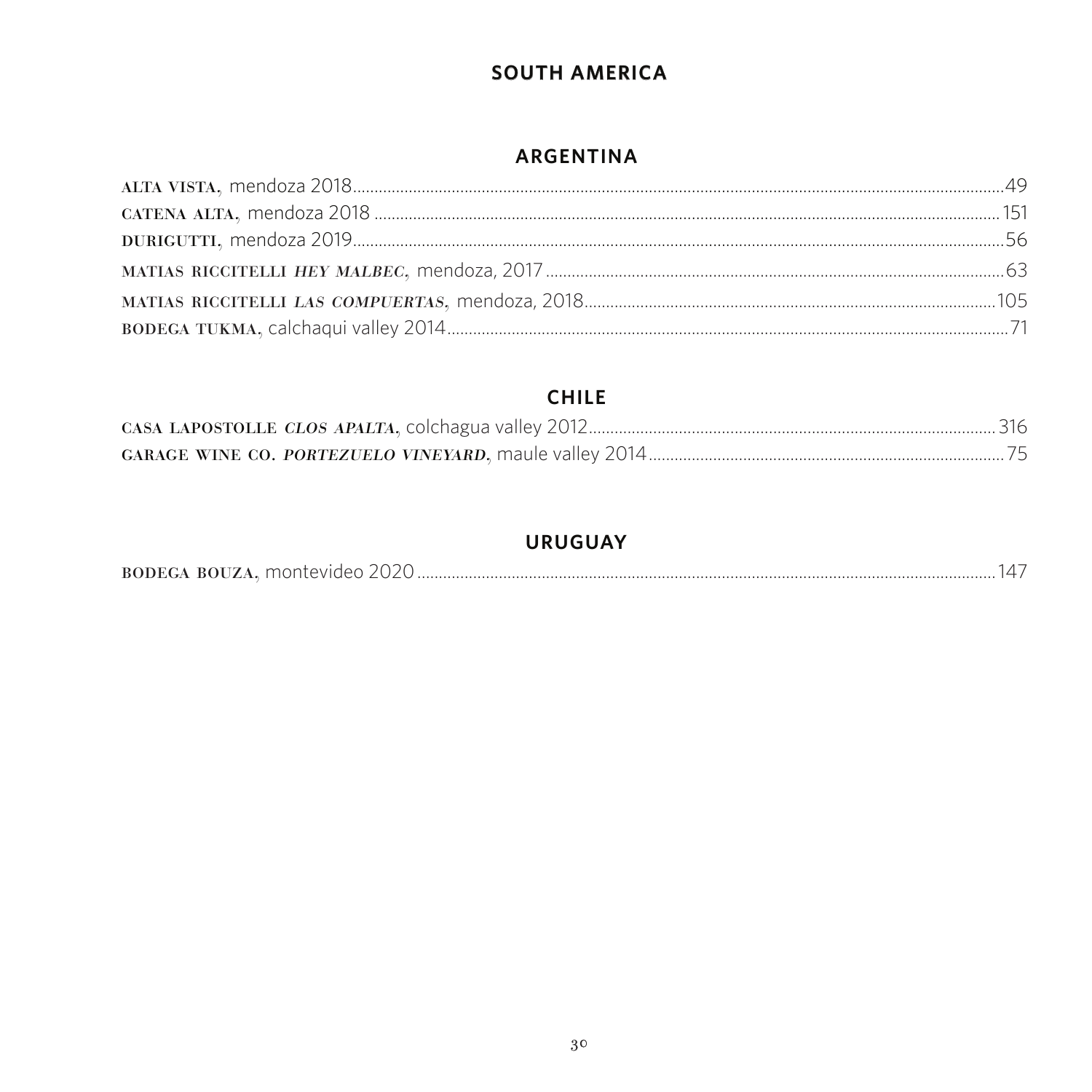### **SPAIN**

### **RED WINES OF CONSEQUENCE**